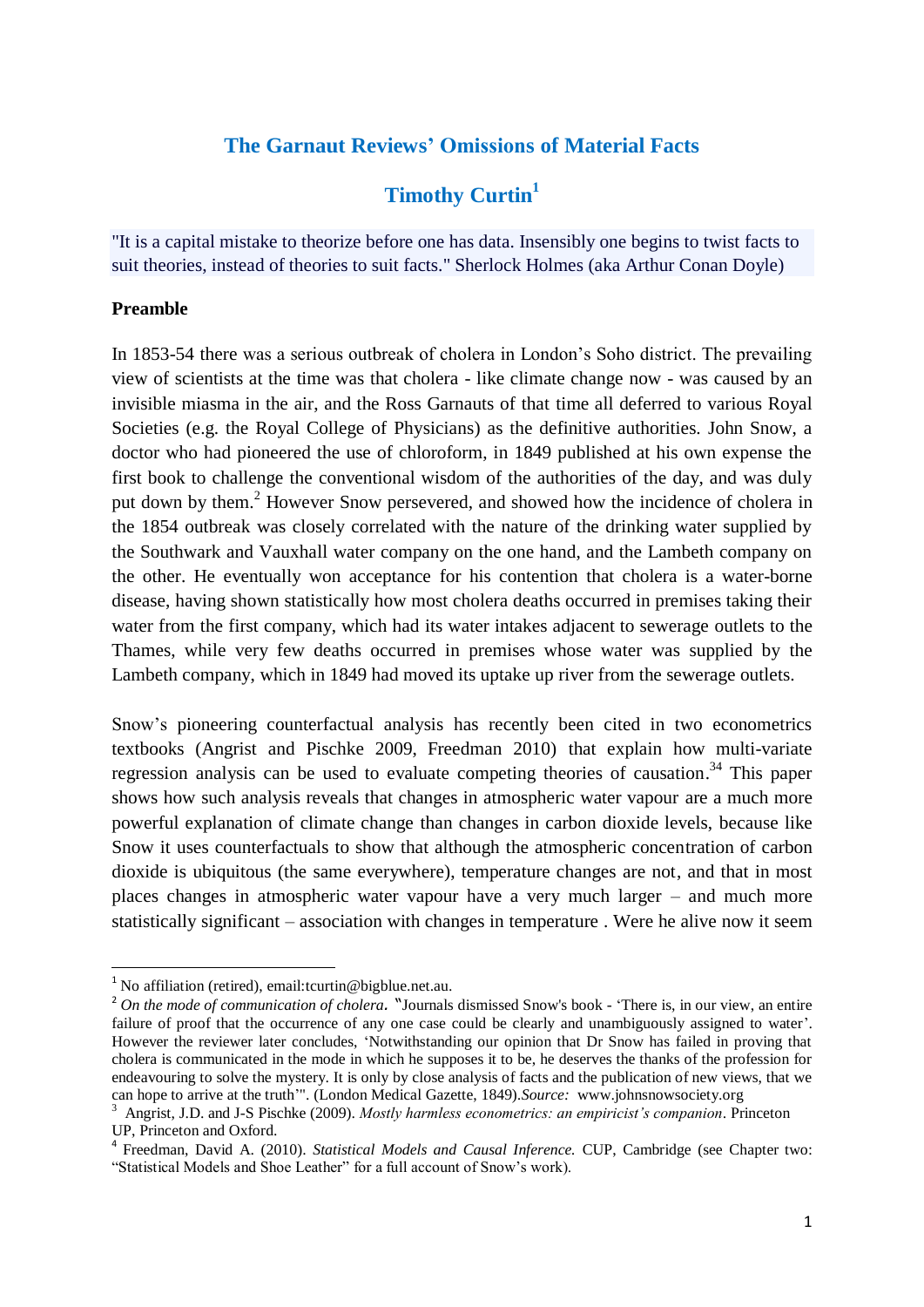more than likely John Snow would have been as sceptical of airborne carbon dioxide being the cause of changing climate everywhere as he was of miasmic air being guilty of spreading cholera.

Ross Garnaut's Update 5 *The Science of Climate Change* is notable for its avoidance of econometrics and counterfactuals, and concludes (in its section 4.2.2) by invoking the authority of the Royal Society, the National Academies of Sciences (USA), and the Australian Academy of Science with their support for the findings of the International Panel on Climate Change that global warming is caused by airborne carbon dioxide. In an uncanny repeat of the views of the peak authorities in 1850, the IPCC"s *Climate Change 2007.The Physical Science Basis* goes out of its way (Solomon *et al.* 2007:28) to dismiss any role in climate change for the emissions of water vapour that are *simultaneous* with emissions of carbon dioxide whenever there is combustion of hydrocarbon fuels. Yet basic chemistry and physics show that while water vapour emissions are only in the range of 30-50 per cent of CO<sub>2</sub> emissions by weight, *in addition* to any moisture content of the fuel, their effect on surface temperature is much larger (see below). It follows that the tax on carbon to be proposed by Garnaut's next *Update* paper (17<sup>th</sup> March 2011) will also be a tax on water vapour and thereby, unavoidably, on rainfall. The political implications of that remain to be played out, but it is characteristic of all the Garnaut work on climate change that it dwells only on the supposed external costs of hydrocarbon combustion and never mentions the demonstrably larger benefits of elevated atmospheric carbon dioxide and rainfall on the world"s primary production.

### **Statistics and the Garnaut Reviews**

Garnaut"s *The Science of Climate Change* is the fifth in his series of 8 papers updating *The Garnaut Climate Change Review* (2008), but like its predecessors is notable as much for what it leaves out as for what it thereby tendentiously includes. The list begins with Garnaut's first "key point":

Observations and research outcomes since 2008 have confirmed and strengthened the position that the mainstream science then held with a high level of certainty, that the Earth is warming and that human emissions of greenhouse gases are the primary cause. ..The statistically significant [sic] warming trend has been confirmed by observations over recent years: global temperatures continue to rise around the midpoints of the range of the projections of the Intergovernmental Panel on Climate Change (IPCC) and the presence of a warming trend has been confirmed [sic].

However, the paper *Global Temperature Trends* by Breusch and Vahid (2011) commissioned by Garnaut for his 2008 Review, and updated for his new review, does not provide a great deal of support for that "statistically significant warming trend" being attributable to miasmic carbon dioxide. 5

<sup>1</sup> <sup>5</sup> Garnaut No5 (2011) states "I asked two leading econometricians (Trevor Breusch and Farshid Vahid), respected authorities on the analysis of time series, to examine the temperature record from the three (sic) authoritative global sources", failing even to mention the existence of the more comprehensive satellite data sets (UAH and RSS). Breusch and Vahid also failed in their primary duty of due diligence by remedying Garnaut"s refusal to admit the existence of satellite records by checking them anyway.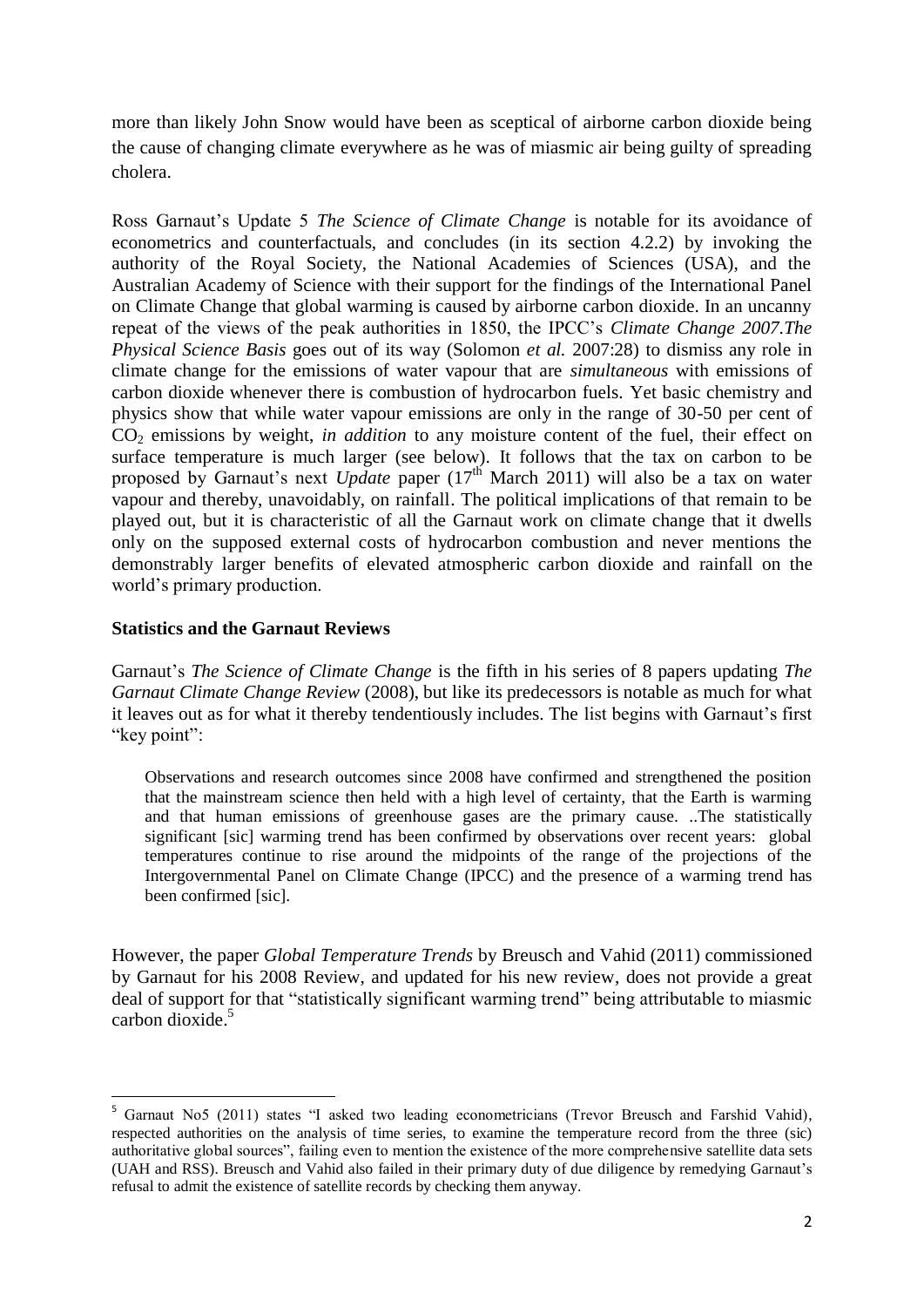We conclude that there is sufficient statistical evidence in the temperature data of the past 130-160 years to conclude that global average temperatures have been on a warming trend. The evidence of a warming trend is present in all three of the temperature series. Although we have used unit roots and linear trends as a coordinate system to approximate the high persistence and the drift in the data in order to answer the questions, we do not claim that we have uncovered the nature of the trend in the temperature data. There are many mechanisms that can generate trends and linear trends are only a first order approximation… It is impossible to uncover detailed trend patterns from such temperature records without corroborating data from other sources and close knowledge of the underlying climate system.

Their first statement depends heavily on the absence of the tropics from global temperature sets for the period between 1850 and 1910 (see my Fig.2), as it was not until the 1950s that global temperature becomes a valid statistic, for only then did global surface temperature coverage reach 80 per cent, and it is now below that level again. This makes it very strange that Breusch and Vahid (2011) never assess the trends in the more truly global satellite temperature data sets, which surely should "corroborate" their data even though they do not go further back than 1978. The truth is shown in Fig.3: the linear trend in the UAH satellites" global data from December 1978 to February 2011 has an  $\mathbb{R}^2$  of 0.345, which is well below the minimum for statistical significance of 0.5, and indicates a rise of 0.0012  $^{\circ}$ C per month since 1978, or 0.0144 p.a., 0.144 per decade, and  $1.44^{\circ}$ C per century, well below the 3<sup>oC</sup> predicted by the IPCC, let alone the  $5^{\circ}$ C predicted for 2100 by Garnaut (2008: Fig. 4.5) if there is no "mitigation" (i.e. reduction of projected Business as Usual emissions, BAU). The UAH data do *not* in fact "corroborate" the NASA-Gistemp temperature data for the period when they overlap, as the latter shows a very large and apparently statistically significant trend since 1978 (see my Fig.4), with the annual change in the Gistemp series (1979-2010) at 0.0196 $^{\circ}$ C, which is 36 per cent higher than the UAH trend of 0.0144  $^{\circ}$ C.

Ross Garnaut like myself worked on the very successful float of Lihir Gold on the Australian Stock Exchange (ASX) in 1995 (in his case for Rio Tinto and in mine for the Government of Papua New Guinea). As he and I both know well, a prospectus like that for Lihir is required by the ASX rules for "Initial Public Offerings" not to leave out any material information with respect to the company being floated. In particular, "a prospectus is required to contain **all the information** that investors and their advisers would require and expect to make an informed assessment of the offer being made", ASX, 2011, my emphasis).

Garnaut"s 8 *Update Reports* and 2008 *Review* are both in the nature of a Prospectus, inviting the Government and people of Australia to invest in a Carbon Tax (and eventual Emissions Trading Scheme, ETS) that will save them the costs of "dangerous climate change". That means Garnaut's 2008 and 2011 reviews should have disclosed the UAH satellite data as well as the Gistemp/NCDS/HadleyCRU surface data, even if using the former would have diluted the all too evident advocacy that characterises the Garnaut reviews.

Not even to mention the satellite data, and instead relying on surface measurements that perforce did not include the tropics before 1910, is again to omit "all the information that investors and their advisors would require and expect" to find in a company"s IPO prospectus. The prospectus of a company that mentions only its profitable years and leaves out years of losses is very like the Hadley CRU, NCDC, and NASA-GISS data for "global" temperatures for 1850 to 1910 which omit the globe"s hottest places, like Khartoum, Kampala, and Kinshasa (see my Fig.2), but are relied on by Garnaut"s Breusch and Vahid for the baseline they need to show "unprecedented warming" since 1850 or 1880, see their Fig.1.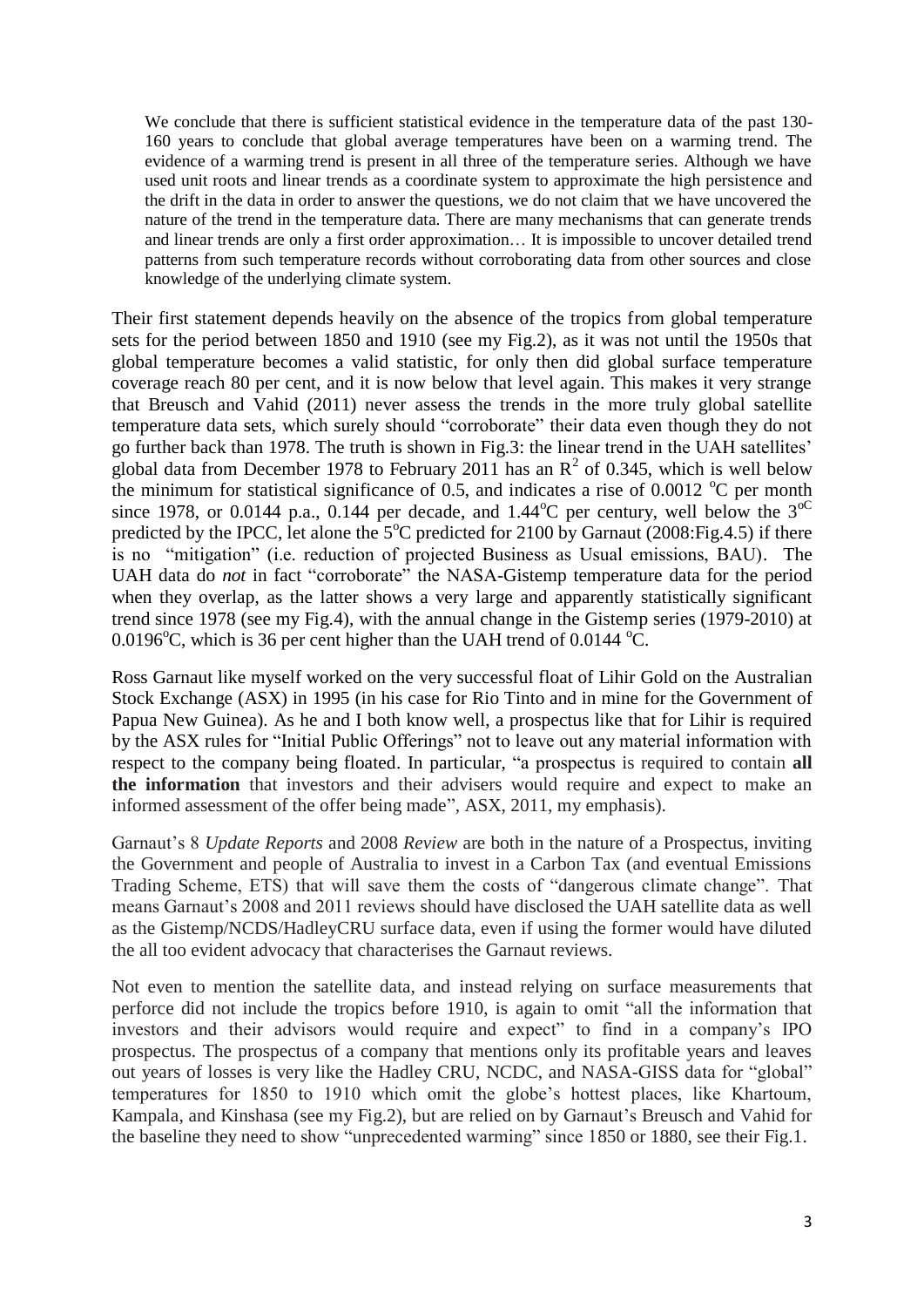However, there is a much more serious omission of "all the information investors and their advisors would require and expect" in both the Garnaut Reviews when they make this statement:

**No-mitigation case** – based on no action undertaken to mitigate climate change, and used as a "reference" to assess the benefits of climate change action that accrue from the climate change impacts that are avoided. By the end of the century the concentration of long-lived greenhouse gases in the atmosphere is **1565** ppm carbon dioxide equivalent (Garnaut 2011:5 and Fig.1, my emphasis).

The present atmospheric concentration of  $CO<sub>2</sub>$  is 390 parts per million (ppm) of the atmosphere. To this Garnaut adds the atmospheric levels of other greenhouse gases, chiefly methane (CH<sub>4</sub>) and nitrous oxide (N<sub>2</sub>O), which are expressed in CO<sub>2</sub> "equivalent" amounts that bring the  $CO_{2e}$  concentration to between 455 and 465 ppm in 2010. To get from 460 ppm to 1565 ppm by 2100 requires that the rate of growth of  $CO_{2e}$  from now until 2100 has to be 1.0137 per cent p.a. The actual growth of atmospheric  $CO_2$  from 1958 to 2010 was 0.295 per cent p.a., and projecting CO2e at that rate (the growth rates of  $CH_4$  and  $N_2O$  are much lower than that of  $CO_2$ , see IPCC, Solomon et al. 2007:141)<sup>6</sup> to 2100 produces only 600 ppm of  $CO<sub>2e</sub>$  by 2100, less than 38 per cent of (i.e. 62 per cent less than) Garnaut's 1565 ppm.

Garnaut offers no basis for predicting any *acceleration* in the rate of growth of the atmospheric concentration of CO2e above the actual rate from 1958 to 2010, and, failing that, this claim in his *Update 5* paper is equivalent to that of a company like Lihir Gold claiming in its IPO Prospectus in 1995 that it could borrow at say 1 per cent above LIBOR instead of the actual 2-3 per cent it did have to pay to its main bank lender, UBS. Had Lihir Gold made that claim, the ASX might well have rejected the Prospectus –and if not, shareholders would have been able to sue Lihir Gold when the truth became apparent.

### **The Real Science of Climate Change<sup>7</sup>**

.

Real science involves very precise formulae, like Einstein"s

$$
E = MC^2 \dots (1)
$$

or the formula for combustion of a typical hydrocarbon fuel in the presence of air (using pure oxygen tends to raise the proportion of H2O in the outputs):

$$
C_3H_8 + 5O_2 + 18.8N_2 \rightarrow Energy + 3CO_2 + 4H_2O + 18.8N_2...(2)
$$

Climate science has never produced any such formulae, and as discussed below, always suppresses the second formula. If it could, we would be presented with something like

$$
C + O_2 \rightarrow CO2
$$
 together with  $\Delta H_i^o = -393.51 \, kJ$  plus  $xW/sq.m...$  (3)

where *C* is solid carbon (graphite) and  $\Delta H_j^o$  is the standard heat of formation, being the enthalpy change that occurs when one mole of a substance is formed from its component

<sup>&</sup>lt;sup>6</sup> Growth of the methane concentration from 1998 to 2005 was NIL, despite Garnaut's claim (2010) that its growth rate is increasing, and of N<sub>2</sub>O, 11 per cent over that period (in total, not p.a.), against 13 per cent in  $CO_2$ (IPCC, Solomon *et al.* 2007:141).

 $<sup>7</sup>$  This section has benefited considerably from the insights of Anthony Kelly (2010). He notes that in the</sup> various applicable chapters in the IPCC"s Solomon *et al.* (2007) no mention is ever made of the fact that most if not all anthropogenic water vapour is in the form of steam (p.630).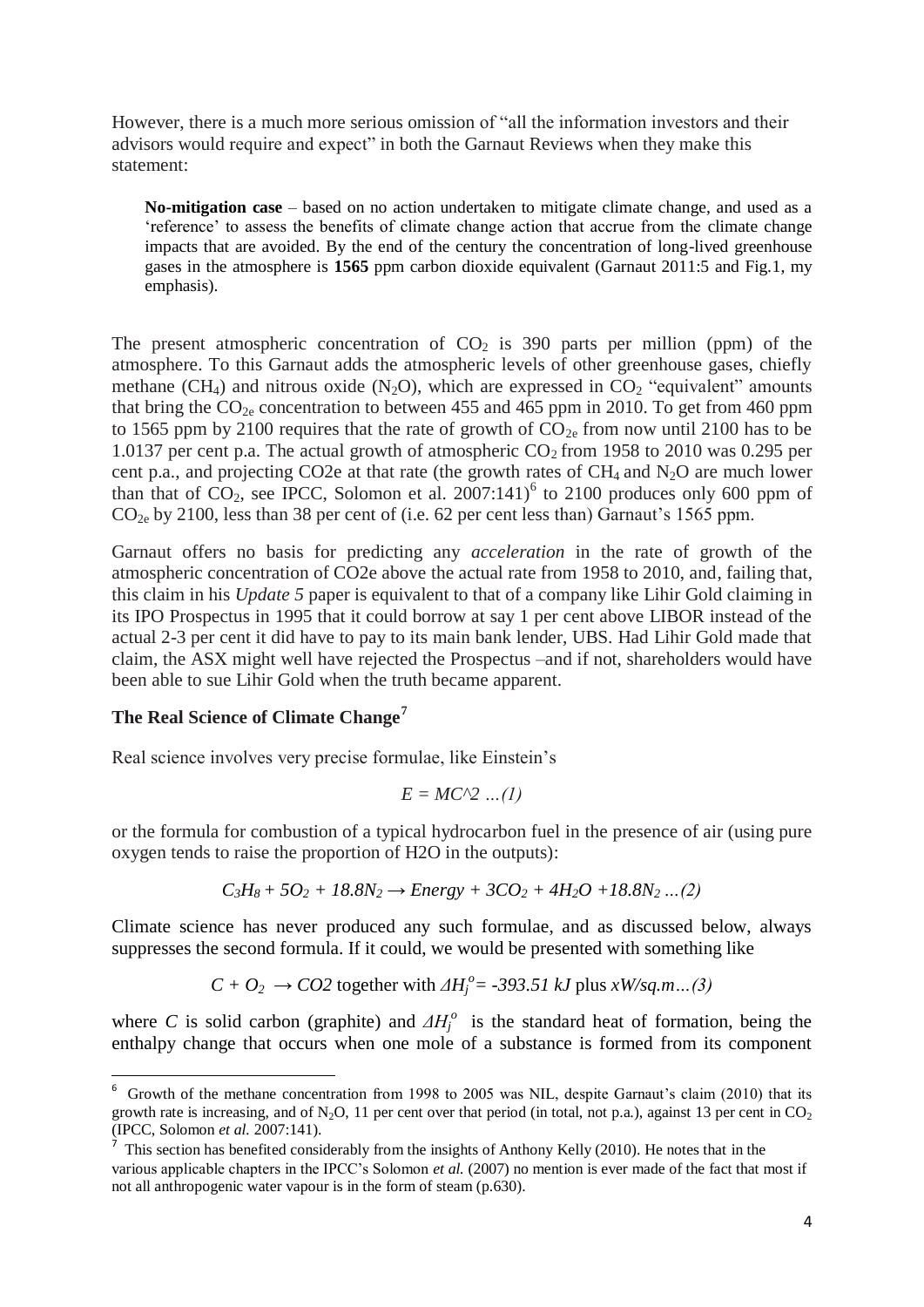elements and x is the radiative forcing associated with the replacement of the  $O_2$  in the atmosphere by  $CO<sub>2</sub>$ .

Climate science has never been able to produce such a formula simply because it cannot, as there is no such precise relationship. The closest climate scientists get to producing a formula for the "radiative forcing" of greenhouse gases, namely the strength of their ability to radiate heat back to earth, is their equation 4. The subsequent change in equilibrium surface temperature  $(\Delta T_s)$  arising from that radiative forcing is given by:<sup>8</sup>

$$
\Delta T_s = \lambda \Delta F_{\dots(4)}
$$

where  $\lambda$  is the *assumed* (not proven) climate sensitivity, with units in K/(W/m<sup>2</sup>), and  $\Delta F$  is the *assumed* radiative forcing, given by

$$
\Delta F = 5.35 \times \ln \frac{C}{C_0} \text{ W m}^{-2}
$$

where C is the current or future level of atmospheric carbon dioxide and  $C_0$  is the preindustrial level (280 ppm), and F is measured in Watts per square metre. A typical value of  $\lambda$ is said to be 0.8 K/( $\hat{W}/m^2$ ), which gives a warming of 3 °C for a doubling of CO<sub>2</sub> (from 280) ppm to 560 ppm). The parameters  $\lambda$  and 5.35 are not data-based, e.g. by use of linear least squares regression, being fitted *ex post* at whatever level seems to match the observations (see Myhre 1998), so the *only* data in (4) and (5) are the base and projected levels of  $CO_2$ .<sup>9</sup>

As a result, this model consistently overstates its forecast of global temperature from 1959 to 2010 by 0.0112oC p.a.  $(0.112^{\circ}C$  per decade), and 0.59<sup>o</sup>C for 2010 compared with the Gistemp global temperature of  $14.83^{\circ}$ C in that year (see my Fig.8). That is not a trivial difference, and it gets worse over time.

Thus the equations (4) and (5) may look impressive but they lack the precision of Einstein"s (1) or the chemical formulae like (2) that govern the combustion of hydrocarbon fuels. Not only that, if climate scientists were capable of the basic linear least squares regression analysis in which Arrhenius (1896) was fully proficient, they would at least be able to do regressions in which they showed that

$$
\Delta T_t = a + b(3CO_2)_t + c(4H_2O)_t + d(18.8N_2)_t + u_t ... (6)
$$

and then provided statistically significant values for the coefficients. But they never have provided such values for the *b* and *c* coefficients like those I show below.

Similarly while climate scientists are aware of the Clausius-Clapeyron relation which defines the maximum partial pressure of water vapour that can be present in a volume of atmosphere in thermodynamic equilibrium as a strongly increasing function of temperature, they have failed to

1

<sup>&</sup>lt;sup>8</sup> This account is based on the article *Radiative Forcing* in Wikipedia, accessed 14<sup>th</sup> March 2011.

<sup>&</sup>lt;sup>9</sup> Myhre, G, E.J. Highwood, K.P. Shine, F. Stordal (1998). New estimates of radiative forcing due to well mixed greenhouse gases. *Geophysical Research Letters*, 25.4, 2715-2718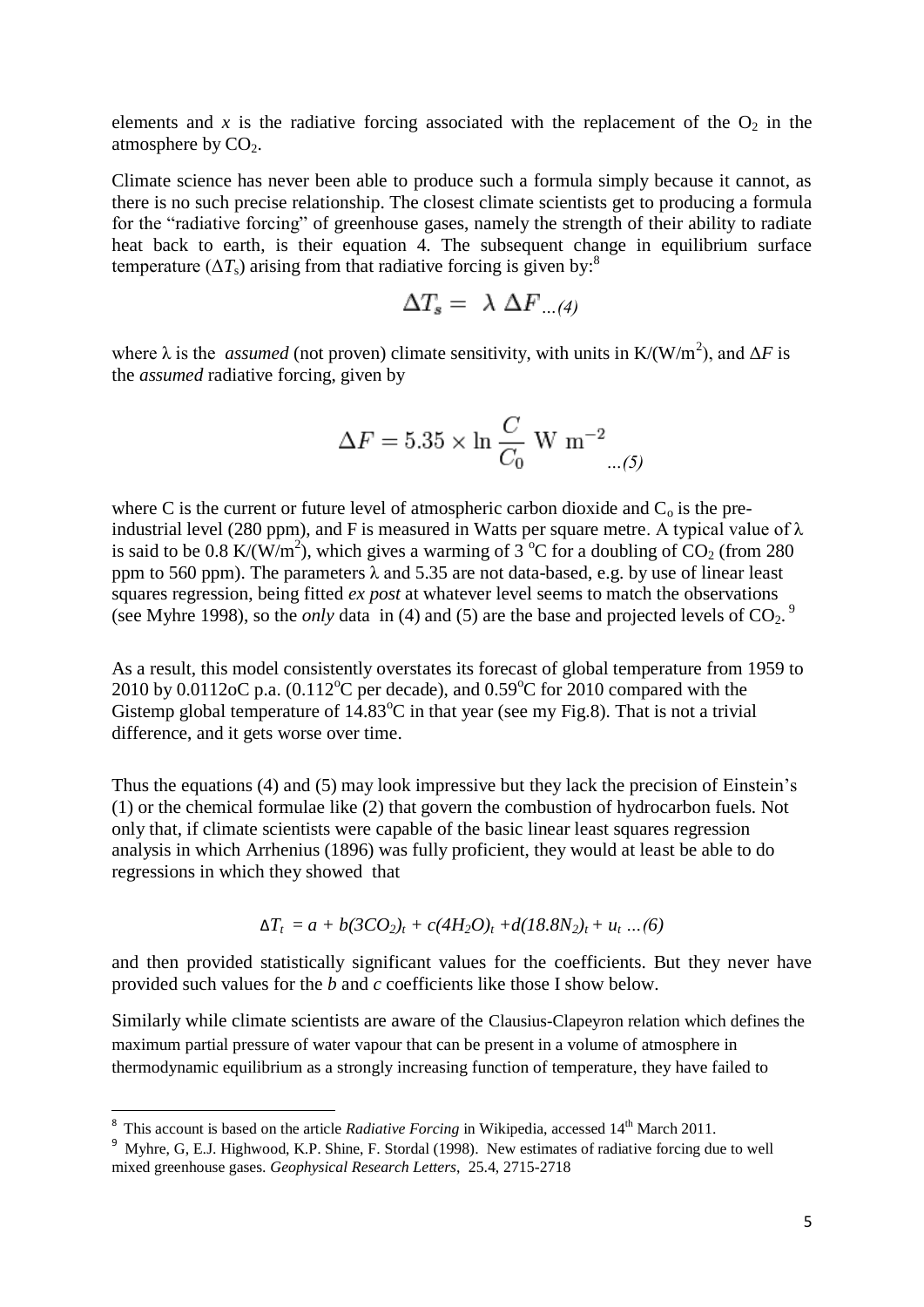quantify it accurately in the context of their predicted climate change. This maximum is known as the saturation vapour pressure, *e<sup>s</sup>* :

$$
e_s(T) = e_s(T_o) exp^{-L/Rv(1/T_{1T})}
$$
 ....(7)

"where *L* is the latent heat of the appropriate phase transition (vapour to liquid at warm temperatures, vapour to solid at sufficiently cold temperatures), *Rv* is the gas constant for water vapour, and *To* is a reference temperature. At the freezing point,  $e_s$  is 614 Pa or 6.14 mb;  $L/Rv = 5419$  K for condensation into liquid and 6148 K for condensation into ice" (Pierrehumbert *et al.* 2007:145).<sup>10</sup>

It is important to realise that while satellite observations indicate that the response of global evaporation to rising temperature is close to that implied by (7), with the cooling effect entailed by evaporation and associated precipitation, the GCM models deployed by climate scientists apparently *reduce* the evaporation implied by Clausius-Clapeyron, presumably because it increases potential global warming (Kininmonth 2010:61).

Pierrehumbert *et al.* (2007:180) also caution against what they term "wholly indefensible statements which simply invoke the Clausius-Clapeyron relation... [as being] at the root of the behaviour of water vapour, *but the proper use of the relation hinges on identifying the temperature to which the relation should be applied; it's not the surface temperature, and the effect of the relation on evaporation is of little relevance to water vapour feedback*" (my emphasis).

As a result of not acting on the advice of Pierrehumbert et al. (2007), Solomon *et al.* (2007) wrongly attribute increases in water vapour only to rising surface temperatures, although using those increases to raise the radiative forcing they ascribe to atmospheric carbon dioxide is enough to triple the temperature change due to that by 2100 from  $1^{\circ}C$  to  $3^{\circ}C$ . This artefact is termed the "feedback" effect whereby rising temperature raises evaporation whose own radiative forcing would be much stronger than that of atmospheric carbon dioxide alone, were it not for precipitation rising *pari passu* with evaporation. But Randall and Wood *et al.* 2007 in Solomon *et al.* (2007:633) and Garnaut (2008:81 and 2011:26-27) downplay the role of precipitation in cancelling out rising evaporation, indeed they predict increasing drought despite the rising water vapour they rely on for their infinitely spiralling further temperature increases that deliver their desired "runaway" greenhouse effect.

However, Pierrehumbert *et al.* (2007) also assume that increases in atmospheric water vapour (hereafter denoted by  $[H<sub>2</sub>O]$ ) stem only from rises in temperature, and are independent of processes like combustion of hydrocarbons that directly release water vapour into the atmosphere. Such releases *must* be more than as potent *pro rata*– in terms of generating radiative forcing by reducing outgoing long wave radiation (OLR) - as increases in  $[H<sub>2</sub>O]$  resulting from rising temperature. Moreover, like those increases in  $[H<sub>2</sub>O]$ , the increases produced by combustion must also be "approximately" logarithmic in specific humidity once the [total] concentration is sufficiently large to saturate the principal absorption bands". Moreover, "one finds that each doubling of water vapour reduces OLR by about  $6W/m^2$  (Pierrehumbert 1999). This is about 50% greater than the sensitivity of OLR to CO<sub>2</sub>.

1

<sup>&</sup>lt;sup>10</sup> Raymond T. Pierrehumbert, Hélène Brogniez, and Rémy Roca (2007). On the Relative Humidity of the Atmosphere, chapter 6 in *The Global Circulation of the Atmosphere*, T Schneider and A Sobel, eds. Princeton University Press. (2007).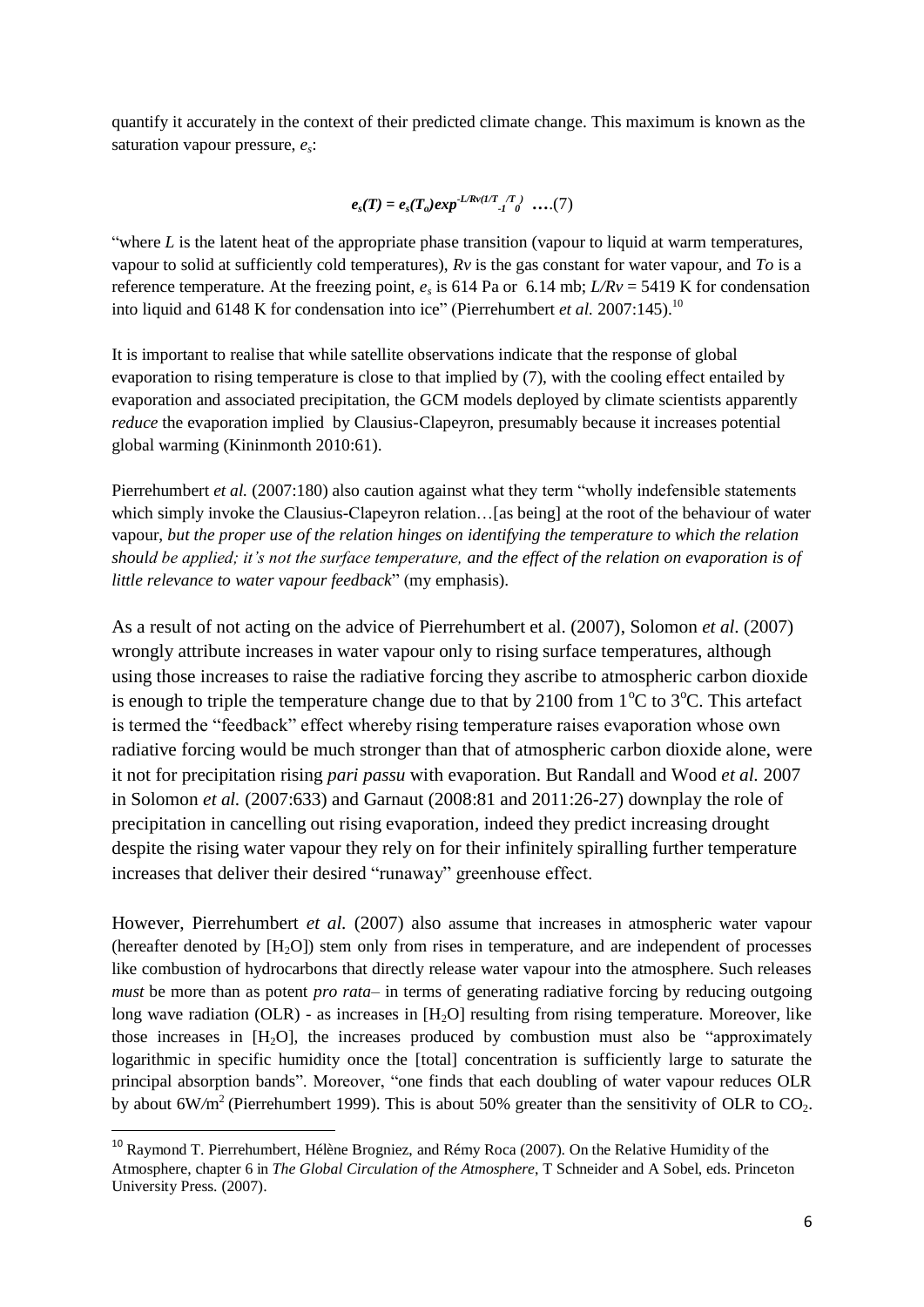The idea that small quantities of water vapour can have a lot of leverage in climate change has a fairly long history, and is now widely recognized. Water vapour feedback was included in the very first quantitative calculations of  $CO_2$ -induced warming by Arrhenius [1896], and the importance of water vapour aloft was implicit in such calculations…" (Pierrehumbert *et al.* 2007:146).

For example, we know that in 2008-2009 combustion of hydrocarbon fuels generated emissions of about 8.6 billion tonnes (8.6 GtC) of carbon (or 31.4 billion tonnes of  $CO_2$ , i.e. 31.4 GtCO<sub>2</sub>) (le Quere *et al.*, 2010) – and from data in Gaffen and Ross (1999) that implies direct water vapour emissions (just from the combustion process of burning a hydrocarbon fuel using oxygen) of 17.5  $\text{GtH}_2\text{O}$ .<sup>11</sup> But using the Pierrehumbert *et al*. figure above, the radiative forcing (RF) from this addition to  $[H_2O]$  is 50 per cent higher than that of increased atmospheric  $CO<sub>2</sub>$ . According to the IPCC (Forster and Ramaswamy 2007: 141), the radiative forcing per GtCO<sub>2</sub> is 0.0019 Watts/sq.metre, so that from changes in  $[H_2O]$  is 0.0028 W/sq.metre. That means hydrocarbon combustion generated RF of 0.108 W/sq.m. in 2008-09, of which 0.059 W/sq.m. was due to carbon dioxide emissions, and 0.049 W/sq.m. to water vapour emissions. Yet Garnaut's The Science of Climate Change never notices this effect, and it is dismissed as of no consequence by the IPCC"s Forster and Ramaswamy *et al.* (2007).

The implications are very profound, because if the IPCC and Garnaut are right that increasing water vapour does not lead to increased precipitation, then the RF and resulting global warming from hydrocarbon fuel combustion have been seriously underestimated. However Lim and Roderick (2009) have shown that in reality, while there is evidence for increasing evaporation between 1970 and 1999, it has been matched by increased rainfall, *pace* Garnaut and the IPCC.<sup>12</sup> Thus just as the IPCC and Garnaut generally ignore uptakes of  $CO<sub>2</sub>$ emissions by the biospheres, they also ignore that rising  $[H<sub>2</sub>O]$  is matched by rainfall. This explains why they always ignore the positive social benefits of the output of hydrocarbon combustion, and explicitly treat increases in agricultural productivity and rainfall as social "bads".

#### **Regression analysis of climate science counterfactuals**

1

Using the Mauna Loa data set on addition to atmospheric CO2 from 1958 to 2009, and regressing Gistemp temperature anomalies against it , we have the results shown in Table1.

<sup>&</sup>lt;sup>11</sup> "Based on carbon emissions data [\(Marland et al. 1994\)](javascript:popRef2(), we estimate global water vapor emission from fossil fuel consumption to be of order  $10^{12}$  (in 1960) to  $10^{13}$  (in 1990) kg yr<sup>−155</sup>, Gaffen and Ross, 1999. Carbon emissions were 5.57 GtC in 1990, yielding a factor of 5.57/10 for the ratio between emissions of water vapour and carbon, in Giga tonnes, from hydrocarbon combustion, namely 1.795, say 1.8 (or 0.49 Gt H<sub>2</sub>O to 1 Gt of  $CO<sub>2</sub>$ ).

<sup>12</sup> Lim, Wee Ho and M.L. Roderick 1999. *An Atlas of the Global Water Cycle Based on the IPCC AR4 Climate Models*. ANU E-Press, Canberra.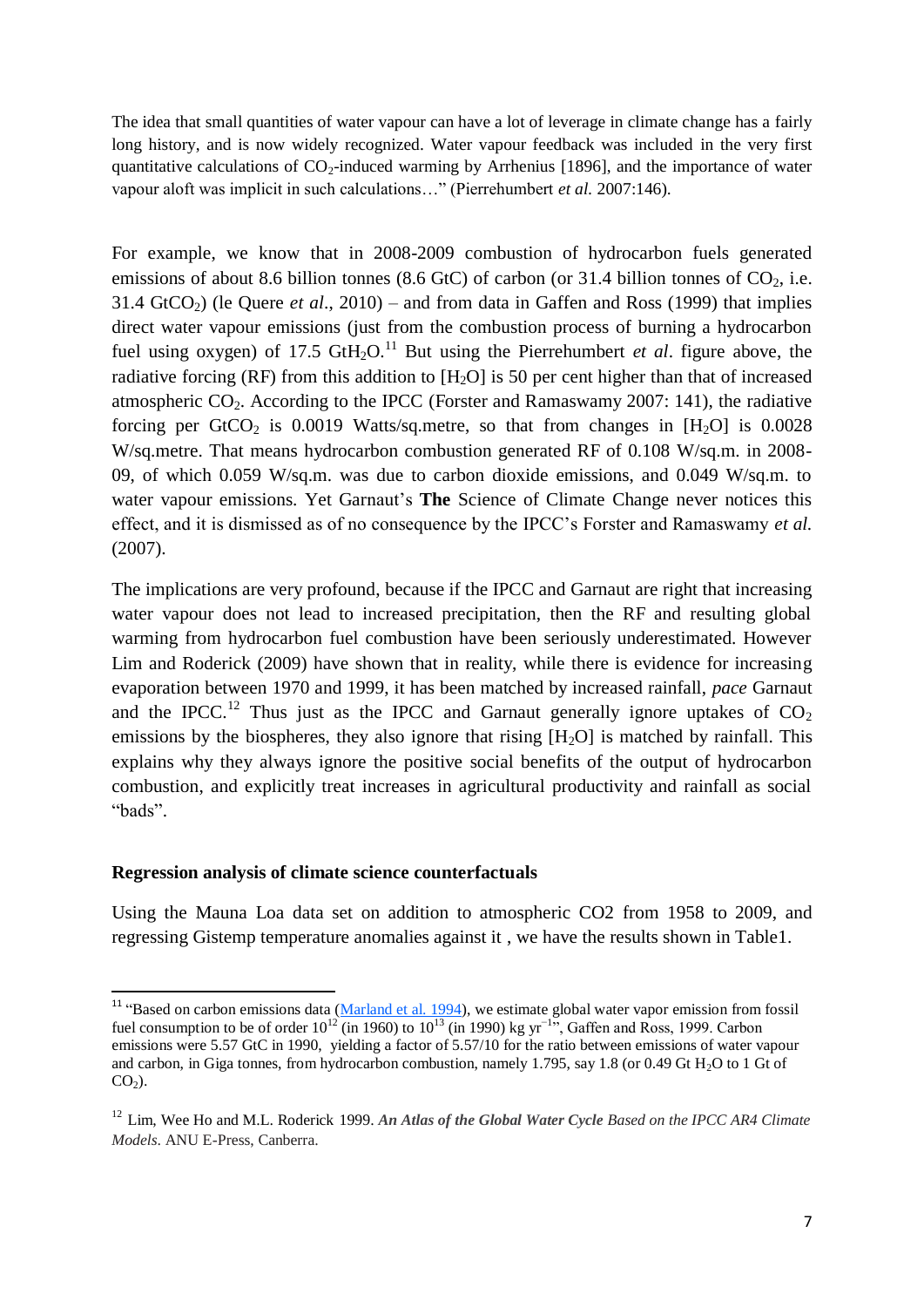### **Table 1 Regression of Absolute Values of GMT anomalies (as reported by Gistemp) against [CO2] data (absolute ppm), 1959-2009.**

| Model Summary <sup>b</sup> |       |          |                      |                               |                    |          |     |                 |               |                   |
|----------------------------|-------|----------|----------------------|-------------------------------|--------------------|----------|-----|-----------------|---------------|-------------------|
|                            |       |          |                      |                               |                    |          |     |                 |               |                   |
| Model                      | R     | R Square | Adiusted R<br>Square | Std. Error of<br>the Estimate | R Square<br>Change | F Change | df1 | df <sub>2</sub> | Sig. F Change | Durbin-<br>Watson |
|                            | .899a | .808     | .804                 | 9.80892                       | .808               | 206.186  |     | 49              | .000          | 1.666             |

a. Predictors: (Constant). CO2MLO

b. Dependent Variable: Tanomaly

| Coefficientsª |                             |            |            |                              |           |      |                                 |             |                                |       |
|---------------|-----------------------------|------------|------------|------------------------------|-----------|------|---------------------------------|-------------|--------------------------------|-------|
|               | Unstandardized Coefficients |            |            | Standardized<br>Coefficients |           |      | 95.0% Confidence Interval for B |             | <b>Collinearity Statistics</b> |       |
| Model         |                             | B          | Std. Error | Beta                         |           | Sig. | Lower Bound                     | Upper Bound | Tolerance                      | VIF   |
|               | (Constant)                  | $-296.097$ | 22.021     |                              | $-13.446$ | .000 | $-340.349$                      | $-251.844$  |                                |       |
|               | CO2MLO                      | .912       | .063       | .899                         | 14.359    | .000 | .784                            | 1.039       | 1.000                          | 1.000 |

a. Dependent Variable: Tanomaly

These results look impressive, with a high  $R^2$  of 0.8 and a statistically significant coefficient on the CO2MLO variable (i.e. atmospheric  $CO<sub>2</sub>$  as measured at the Mauna Loa Observatory). But as von Storch and Zwiers note in their textbook (1999), comparison of time series using least squares regression has a high risk of serial or spurious correlation, and the Durbin-Watson statistic at 1.666 shows that to be potentially the case in this instance.

This problem is usually addressed by taking year-on-year differences in the data, with the results shown in Table 2:

#### **Table 2 Regression of changes in surface-measured GMT on changes in [CO2]**

 $11.11$ 

| wodel summary |                   |          |                      |                               |                    |          |                 |     |               |                   |
|---------------|-------------------|----------|----------------------|-------------------------------|--------------------|----------|-----------------|-----|---------------|-------------------|
|               |                   |          |                      |                               |                    |          |                 |     |               |                   |
| Model         |                   | R Square | Adiusted R<br>Square | Std. Error of<br>the Estimate | R Square<br>Change | F Change | df <sup>1</sup> | df2 | Sig. F Change | Durbin-<br>Watson |
|               | .575 <sup>a</sup> | .331     | .317                 | 13403                         | .331               | 23.721   |                 | 48  | .000          | 2.521             |

a. Predictors: (Constant), dCO2195909

b. Dependent Variable: dGistemp

| Coefficients <sup>a</sup>   |            |                              |            |      |                                 |      |                                |             |           |       |
|-----------------------------|------------|------------------------------|------------|------|---------------------------------|------|--------------------------------|-------------|-----------|-------|
| Unstandardized Coefficients |            | Standardized<br>Coefficients |            |      | 95.0% Confidence Interval for B |      | <b>Collinearity Statistics</b> |             |           |       |
| Model                       |            |                              | Std. Error | Beta |                                 | Sig. | Lower Bound                    | Upper Bound | Tolerance | VIF   |
|                             | (Constant) | $-212$                       | .050       |      | $-4.240$                        | .000 | $-313$                         | $-.112$     |           |       |
|                             | dCO2195909 | .157                         | .032       | .575 | 4.870                           | .000 | .092                           | .222        | 000.1     | 1.000 |

a. Dependent Variable: dGistemp

Table 2 probably explains why the IPCC (Solomon *et al.* 2007) and Garnaut (2008 and 2011) never report regression results, for while the Durbin-Watson statistic at 2.5 rules out serial correlation, the  $R^2$  falls to .317, indicating that the  $CO_2$  variable, although statistically significant, does not account for "most" (i.e. more than 50 per cent) of observed temperature change since 1958, as claimed by Garnaut (2011), Hegerl and Zwiers *et al.* (2007:670) and Solomon *et al.* (2007:10).

The truth evaded by Garnaut is that Hegerl and Zwiers as lead authors of the crucial Chapter 9 ("Understanding and Attributing Climate Change") in IPCC"s AR4 (Solomon *et al.* 2007) were well aware that standard multivariate regression analysis of changes in temperature as a function of changes in atmospheric CO2 and natural influences (e.g. water vapour) does not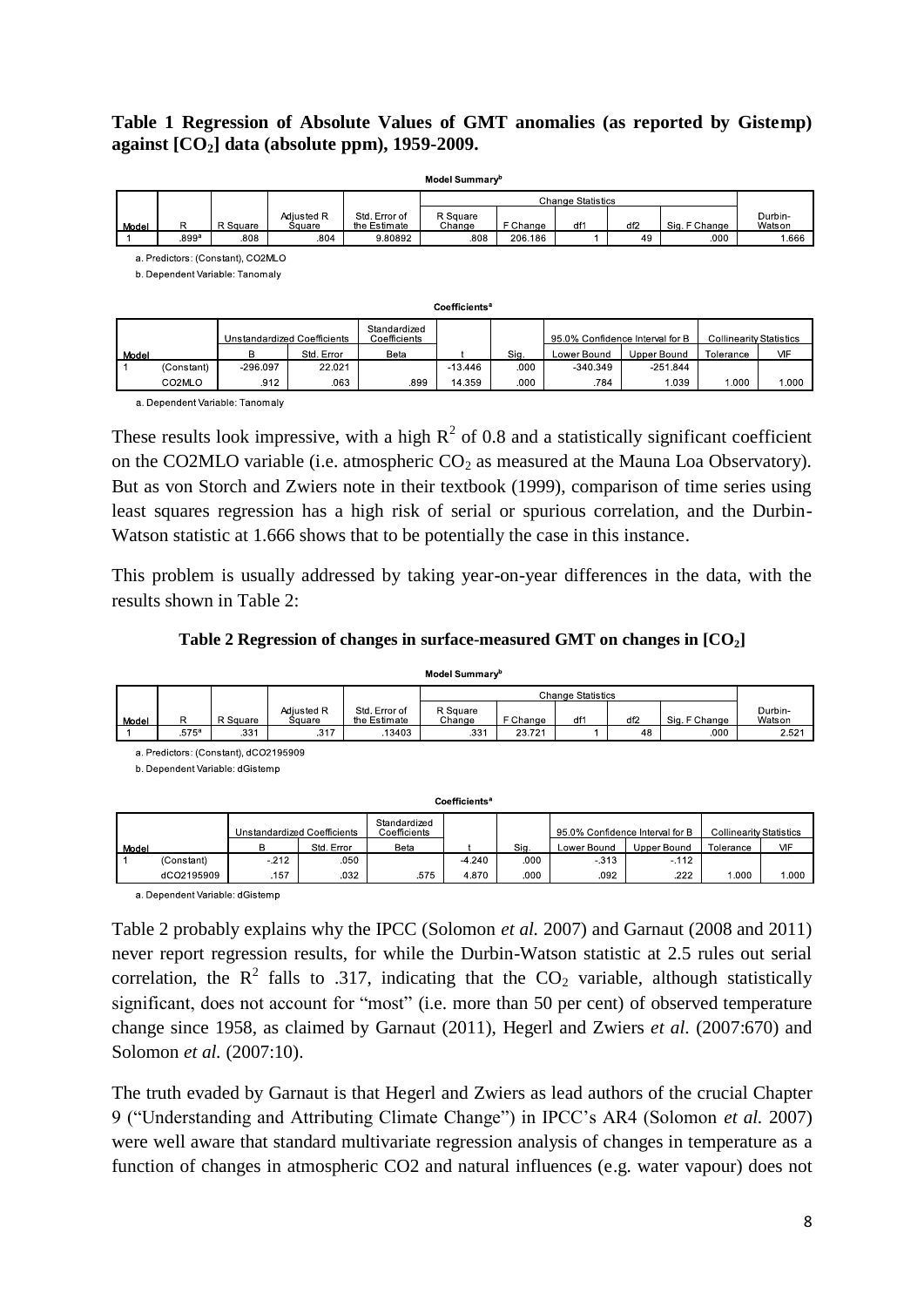yield their desired outcomes, hence their refusal to report such analysis. Instead they have resorted to developing a new method of analysis that they have named "detection and attribution of fingerprints (sic)". But this system does not appear in standard textbooks, as it twists the raw data into their desired shapes by use of modelled parameters rather than using only raw data. Thus although their model has the form  $y = Xa + u$  where *y* is the "filtered" climate variable and X is a matrix of independent variables that could determine y, while *a* is a vector of scaling factors. But in their hands X, the matrix for the independent variables, contains only "signals that are estimated" by climate models, rather than real world data (Hegerl and Zwiers *et al.* 2007: 744).

Thus their model is tautologous, as by avoiding use of data it always delivers the predetermined results generated by its climate models. Nevertheless, Francis Zwiers was invited to give testimony to the United States" House of Representatives Committee on Energy and Commerce, Subcommittee on Energy and Power hearing entitled "Climate Science and EPA's Greenhouse Gas Regulations" on  $8<sup>th</sup>$  March 2011. Here is a direct quote from Zwiers' Testimony: "Figure 2 also shows the prediction that was made by the IPCC in 2001 that the decade of the  $2000s$  would be  $0.1$ - $0.2^{\circ}$ C warmer than the 1990s, primarily because of the influence of rising greenhouse gases" – but fails to provide *any* statistical evidence linking that  $0.1$ - $0.2^{\circ}$ C to rising atmospheric CO<sub>2</sub>. It is telling that his Figure 2 does not include the linear regression trend lines for the temperature data used there, as they are of course derisory, even though naturally he uses 2000, a La Nina year as his start year:

$$
y = 0.0015x + 0.151
$$

$$
R^2 = 0.1073
$$

(UAH Global temperature anomalies January 2000 to October 2010; I left out the very cold La Nina-affected November and December 2010 just to be helpful to Zwiers).

Zwiers similarly chose not to show the trends in increases in the atmospheric concentration of  $CO<sub>2</sub>$  for 2000 to 2010, perhaps because the trend is actually slightly negative (albeit not significantly so) for that period:

$$
y = -0.0035x + 1.998
$$

$$
R^2 = 0.0009
$$

Comparison of these two trends may explain why Zwiers like Garnaut does not perform regressions on his data. Here are the results:

- (1) Constant = 0: UAH anomalies = f(increases in CO2)
- Adj  $R^2$ : 0.014; Coeff. on CO<sub>2</sub> = 0.035; t = 1.68; p = 0.096
- (2) Constant not zero:
- Adj  $R^2$ : 0.0004; Coeff. on CO<sub>2</sub>= 0.0116; t = 0.97; p = 0.33

Setting the constant (y-intercept) at zero gives Zwiers his best chance, but it does not help. In both cases there is NO statistically significant correlation at all between the increases in  $CO<sub>2</sub>$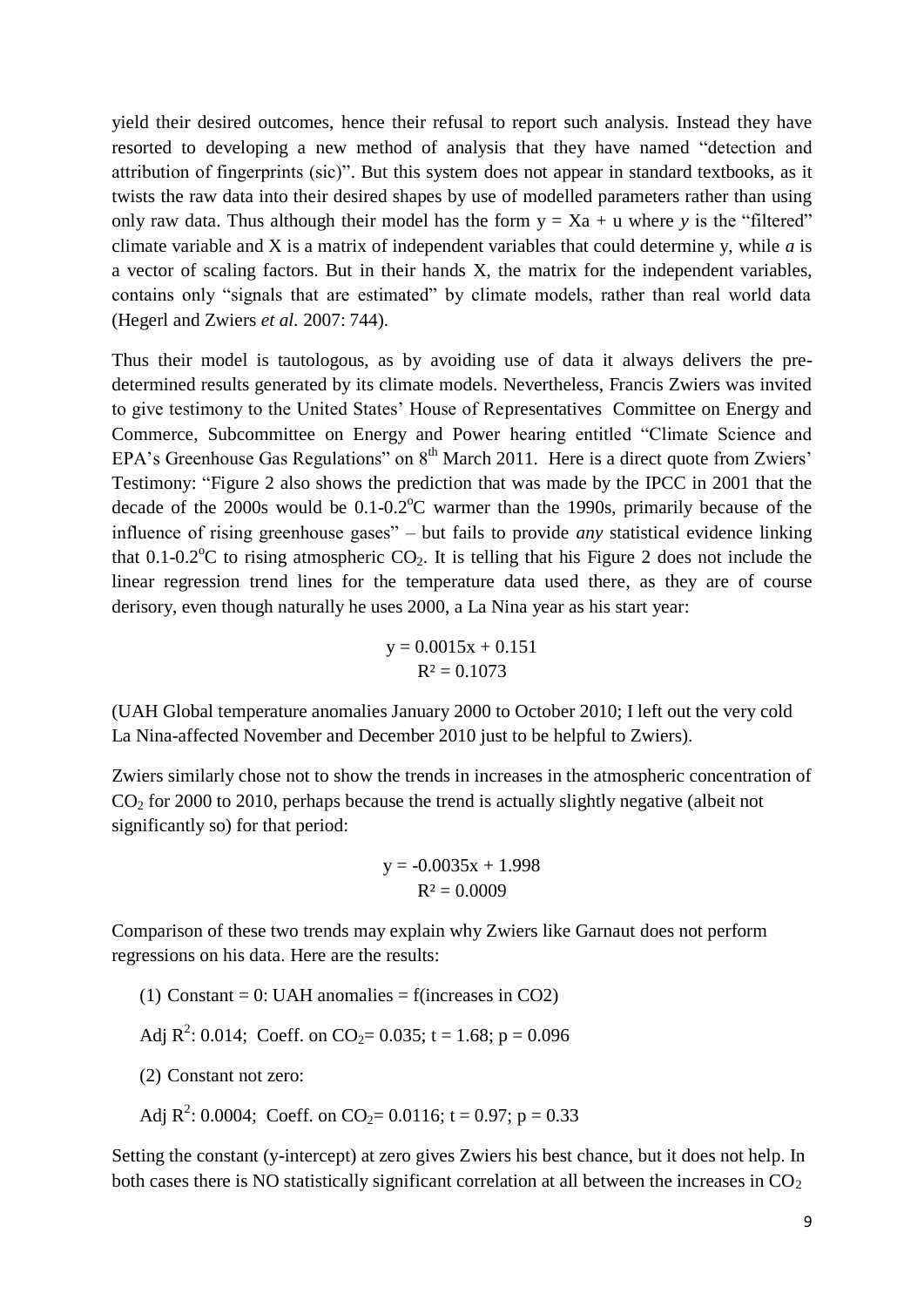and the UAH anomalies (for that the *t* statistics should be  $>2$ , the  $p < 0.15$ , and the R<sup>2</sup> should be at least 0.5). However if Zwiers had regressed sales of mobile phones against atmospheric carbon dioxide data he would doubtless have found a stunning correlation.

### **John Snow's Counterfactuals, Carbon Dioxide, and Climate Change**

In the Preamble I gave a brief account of John Snow"s counterfactual analysis of cholera by collecting statistics on the distribution of sources of water supply by households and of deaths from cholera. The problem with the bivariate regressions of global temperature change and atmospheric carbon dioxide reported in the previous section is that the only independent variable is changes in atmospheric  $CO<sub>2</sub>$ . In that regard such regressions are like those implicitly relied on by the medical establishment in London in 1854, which could as easily have proved that the increasing incidence of cholera outbreaks was due to the equally well attested increase in use of horse-drawn vehicles, omnibuses, cabs, and the carriages of the rich, with horses" exhalation a plausible source of the miasma passionately believed by the Garnaut reviews of the day to be the cause of cholera.

The modern equivalent of John Snow"s careful mapping of cholera deaths and water supply is climate data sets from over 1200 locations produced by the US Government's  $NOAA^{13}$  that are deliberately ignored by the climate change establishment and its cheerleader, Ross Garnaut along with Breusch and Vahid, seemingly because they include time series of a wide range of climatic variables, not just temperature.

These location-specific and multivariate data sets provide counterfactuals simply because although atmospheric carbon dioxide is known to be a "well-mixed" greenhouse gas (i.e. WMGHG), like London"s miasma in 1854, which means it is at much the same level everywhere, from Point Barrow in Alaska to Cape Grim in Tasmania to Mauna Loa in Hawaii, temperature *trends* are NOT the same everywhere, and are in general more closely associated with other climatic variables, such as the amount of sunlight reaching the surface, and, above all, the level of atmospheric water vapour, i.e.  $[H_2O]$ . In Fig. 5 and Fig. 6 below the trends in annual mean maximum, minimum, average daytime, and mean temperatures are shown for both Point Barrow in Alaska and Hilo (near Mauna Loa) in Hawaii for the period 1960-2006. The respective trends differ considerably, although the  $R^2$  correlation coefficients do not suggest high statistical significance. The *nil* trends in annual mean temperature at Honolulu and Mauna Loa itself from 1978-2006 (Fig.7) with  $R^2$  of 0.01 and 0.1 respectively contrast with that for atmospheric carbon dioxide  $(R^2 0.99)$  (time series determined by data availability), and explain the poor correlations.

Regression analysis of the NOAA climate data for Pt Barrow for 1960 to 2006 (when this set terminates) provides a striking example of John Snow"s counterfactual analysis. As shown in Table 3, changes in the level of atmospheric carbon dioxide play no role at all in explanation of the significant warming trend in minimum temperatures, while the role of atmospheric water vapour  $[H_2O]$  is strong and very highly significant (99%), along with opacity of the sky

1

<sup>13</sup> <http://rredc.nrel.gov/solar/old-data/nsrdb/1961-90/dsf/data> an[d http://rredc.nrel.gov/solar/old-data/nsrdb/1991-2005/statistics/data](http://rredc.nrel.gov/solar/old-data/nsrdb/1991-2005/statistics/data)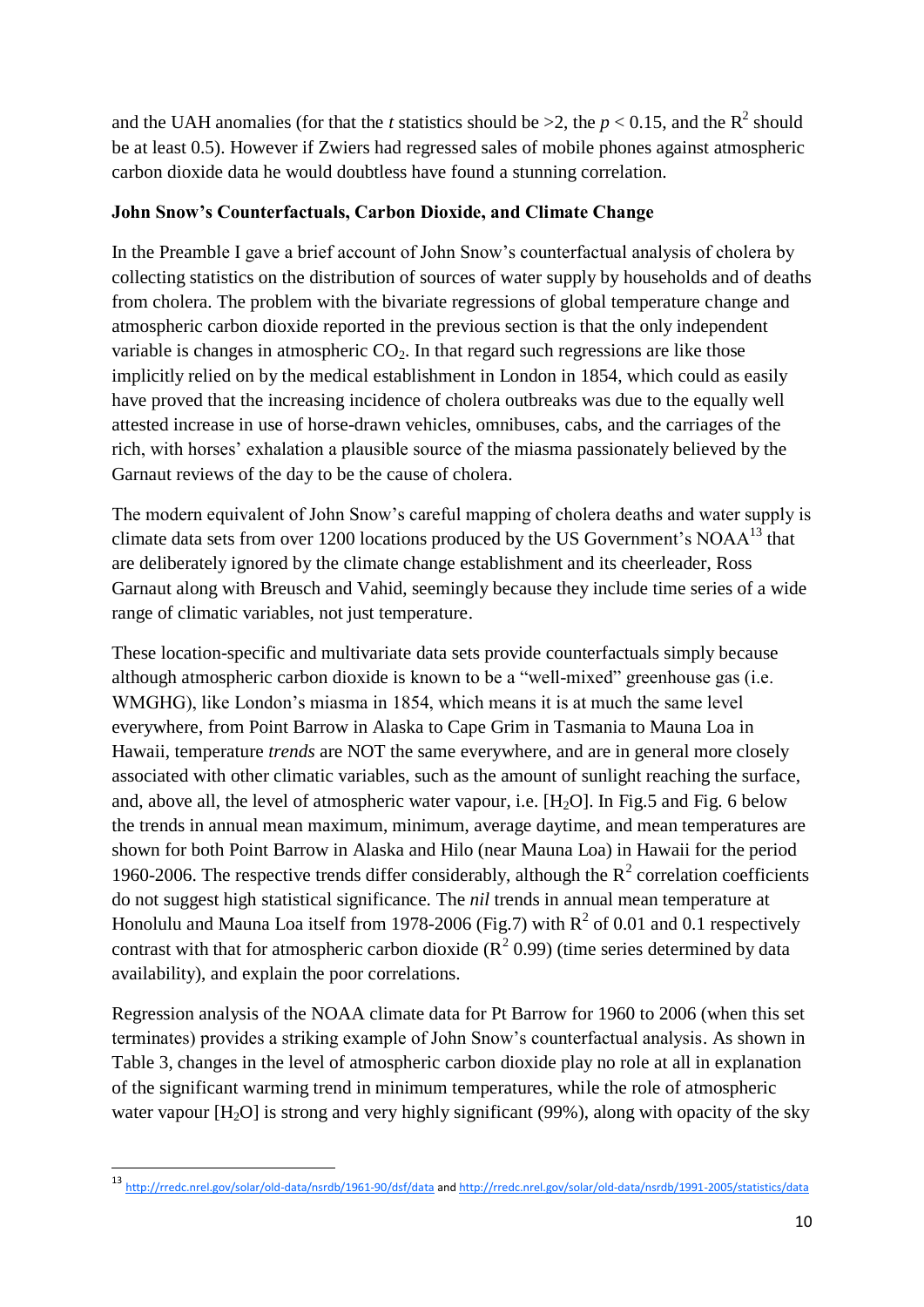at night (OPQ). Similar results are found for various locations in Hawaii, such as Hilo (Table 4), and New York City (Table 5), and many others, not reported here for reasons of length.

These counterfactuals all show no statistically significant correlations between atmospheric carbon dioxide levels (i.e. $[CO_2]$ ) and changes in temperature, and thereby fully support the conclusions of Paulo Cesar Soares (2010:111), that there is no causal relation between  $[CO_2]$ with global warming, given the absence of evidence for changes in  $[CO<sub>2</sub>]$  preceding temperature either for global or local changes, and that the greenhouse effect of  $[CO_2]$  is very small compared with that of water vapour.<sup>14</sup>

### **Table 3 Regression of climate data, P Barrow 1960-2006**

| <b>SUMMARY OUTPUT</b>                                 |              |                       |           |                |
|-------------------------------------------------------|--------------|-----------------------|-----------|----------------|
| Dependent variable: Mean minimum annual temperatures, |              |                       |           |                |
| Pt Barrow 1960-2006                                   |              |                       |           |                |
| <b>Regression Statistics</b>                          |              |                       |           |                |
| Multiple R                                            | 0.78         |                       |           |                |
| R Square                                              | 0.60         |                       |           |                |
| <b>Adjusted R Square</b>                              | 0.57         |                       |           |                |
| <b>Standard Error</b>                                 | 1.04         |                       |           |                |
| Observations                                          | 46.00        |                       |           |                |
|                                                       |              |                       |           |                |
| <b>ANOVA</b>                                          |              |                       |           |                |
|                                                       | df           | SS                    | <b>MS</b> | $\overline{F}$ |
| Regression                                            | 3            | 69.02                 | 23.01     | 21.16          |
| <b>Residual</b>                                       | 42           | 45.67                 | 1.09      |                |
| Total                                                 | 45           | 114.69                |           |                |
|                                                       |              |                       |           |                |
|                                                       | Coefficients | <b>Standard Error</b> | t Stat    | $P-value$      |
| Intercept                                             | $-0.05$      | 0.40                  | $-0.12$   | 0.91           |
| H2O                                                   | 13.64        | 2.75                  | 4.96      | 0.00           |
| CO <sub>2</sub> ML                                    | 0.02         | 0.26                  | 0.06      | 0.95           |
| <b>OPQ</b>                                            | 1.20         | 0.29                  | 4.19      | 0.00           |
| Independent variables                                 |              |                       |           |                |
| $H2O =$ atmospheric water vapour                      |              |                       |           |                |
| $CO2$ ML = atmospheric $CO2$                          |              |                       |           |                |

Sources: <http://rredc.nrel.gov/solar/old-data/nsrdb/1961-90/dsf/data> an[d http://rredc.nrel.gov/solar/old-data/nsrdb/1991-](http://rredc.nrel.gov/solar/old-data/nsrdb/1991-2005/statistics/data) [2005/statistics/data](http://rredc.nrel.gov/solar/old-data/nsrdb/1991-2005/statistics/data)

.

<sup>14</sup> P.C. Soares 2010, Warming Power of CO2 and H2O: Correlations with temperature changes. *International Journal of Geosciences*, 102-112.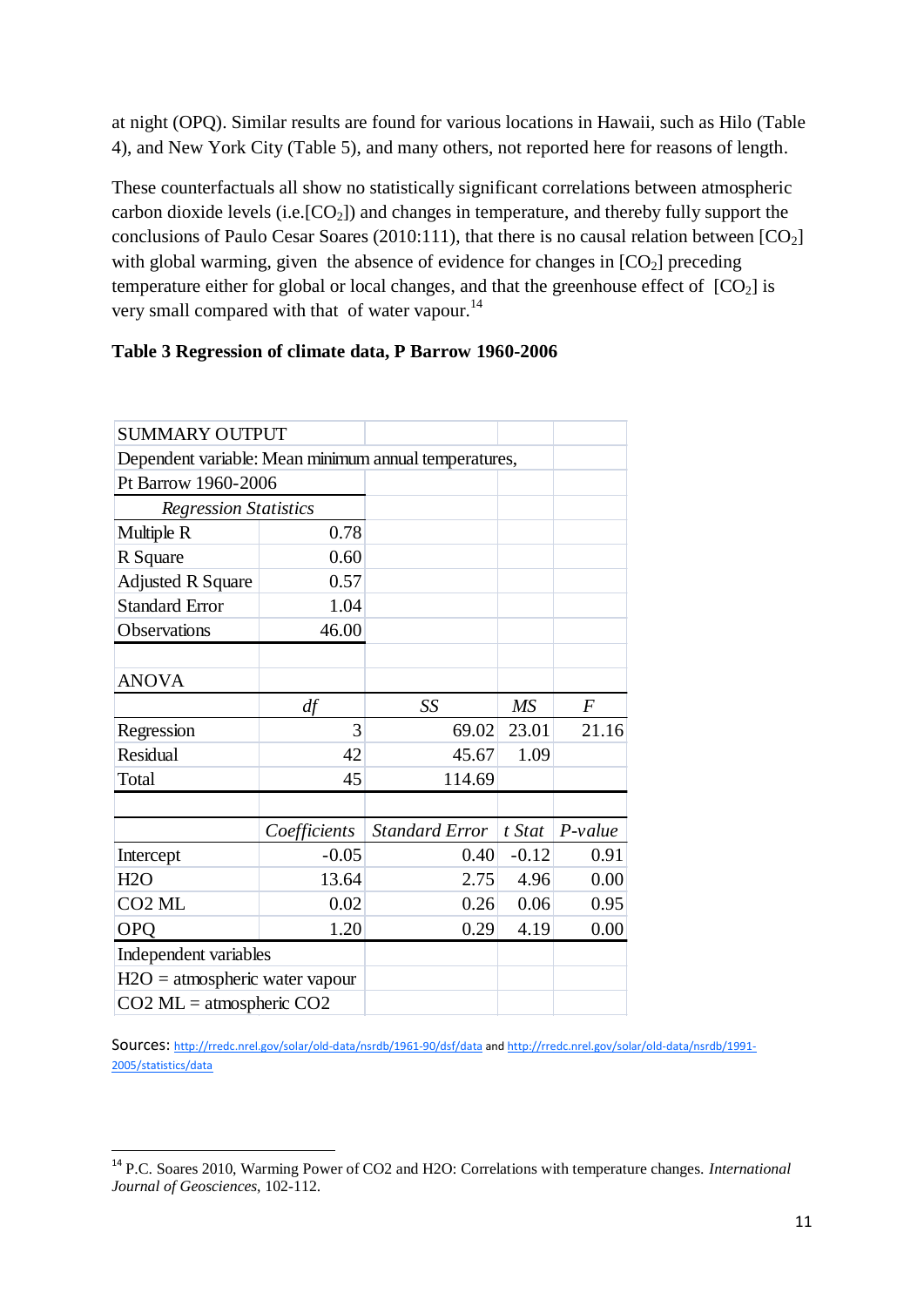### **Table 4 Multivariate regression of climatic variables, Hilo 1960-2006**

| <b>SUMMARY OUTPUT</b>                                     |              |                       |         |         |
|-----------------------------------------------------------|--------------|-----------------------|---------|---------|
| Dependent variable: Changes in Annual Maximum Temperature |              |                       |         |         |
| Hilo, Hawaii 1960-2006                                    |              |                       |         |         |
| <b>Regression Statistics</b>                              |              |                       |         |         |
| Multiple R                                                | 0.59         |                       |         |         |
| R Square                                                  | 0.35         |                       |         |         |
| Adjusted R Square                                         | 0.28         |                       |         |         |
| <b>Standard Error</b>                                     | 0.59         |                       |         |         |
| Observations                                              | 45           |                       |         |         |
|                                                           |              |                       |         |         |
| <b>ANOVA</b>                                              |              |                       |         |         |
|                                                           |              |                       |         |         |
|                                                           | df           | SS                    | ΜS      | F       |
| Regression                                                | 4            | 7.46                  | 1.87    | 5.38    |
| Residual                                                  | 40           | 13.86                 | 0.35    |         |
| Total                                                     | 44           | 21.32                 |         |         |
|                                                           |              |                       |         |         |
|                                                           | Coefficients | <b>Standard Error</b> | t Stat  | P-value |
| Intercept                                                 | 0.13         | 0.24                  | 0.54    | 0.59    |
| dCO2                                                      | $-0.07$      | 0.16                  | $-0.47$ | 0.64    |
| dAVGLO                                                    | 0.00         | 0.00                  | 3.34    | 0.00    |
| dAwVS                                                     | $-0.09$      | 0.34                  | $-0.27$ | 0.79    |

Independent variables

 $dCO<sub>2</sub>$  = annual changes in atmospheric carbon dioxide at Mauna Loa Slope Observatory;

dAVGLO = Average daily total solar radiation, i.e. sum of direct and diffuse radiation less albedo (Wh/ $m^2$ );

dAvWS = Changes in annual average wind speed;

dH2O = changes in precipitable water vapour (cm).

Sources: <http://rredc.nrel.gov/solar/old-data/nsrdb/1961-90/dsf/data> an[d http://rredc.nrel.gov/solar/old-data/nsrdb/1991-](http://rredc.nrel.gov/solar/old-data/nsrdb/1991-2005/statistics/data) [2005/statistics/data](http://rredc.nrel.gov/solar/old-data/nsrdb/1991-2005/statistics/data)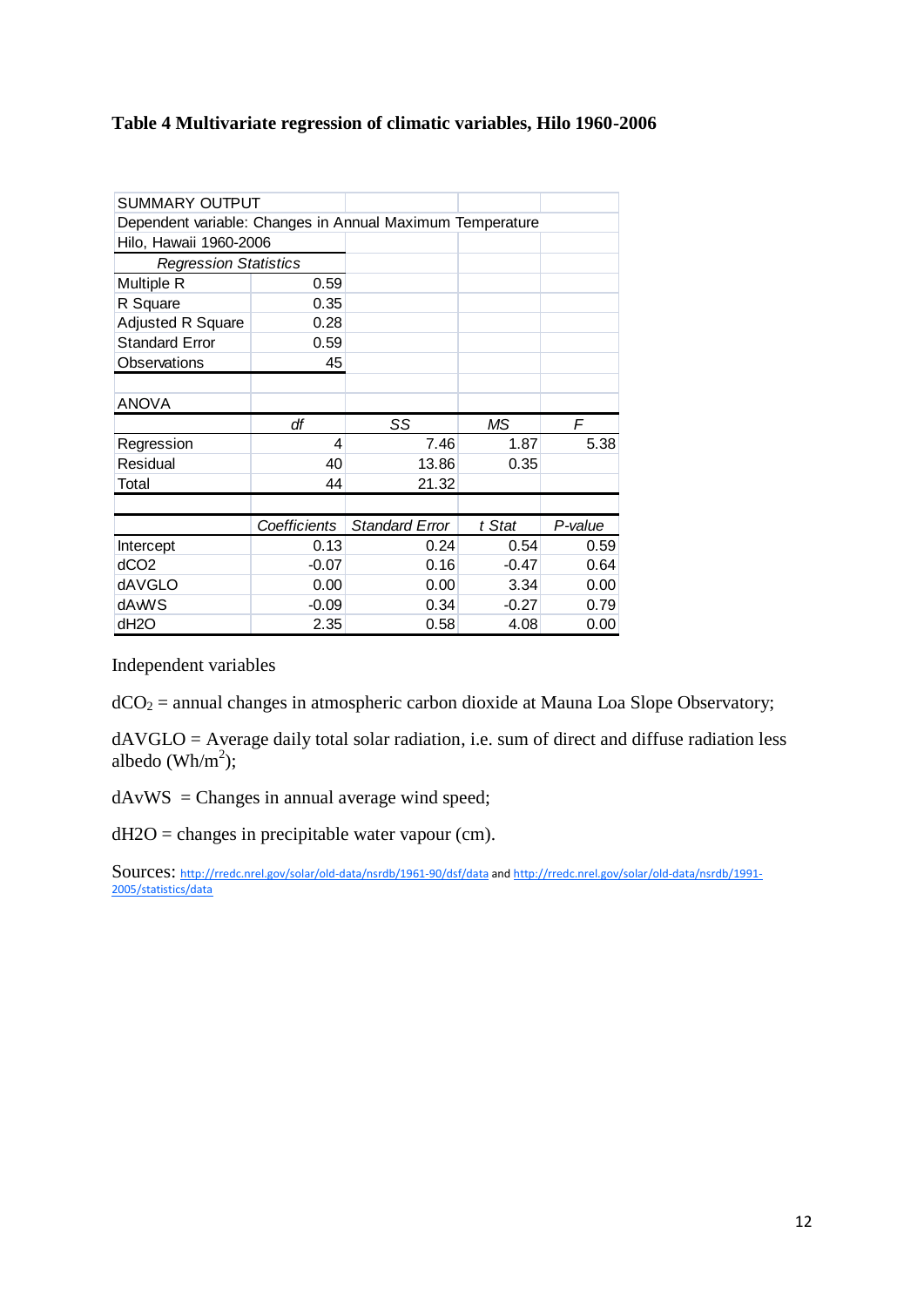### **Table 5 Regression of climate data, New York City (JFK) 1960-2006**

| <b>SUMMARY OUTPUT</b>                               |              |                       |           |           |
|-----------------------------------------------------|--------------|-----------------------|-----------|-----------|
| Dependent variable: mean annual minimum temperature |              |                       |           |           |
| New York 1960-2006                                  |              |                       |           |           |
| <b>Regression Statistics</b>                        |              |                       |           |           |
| Multiple R                                          | 0.85         |                       |           |           |
| R Square                                            | 0.72         |                       |           |           |
| <b>Adjusted R Square</b>                            | 0.69         |                       |           |           |
| <b>Standard Error</b>                               | 1.86         |                       |           |           |
| Observations                                        | 46           |                       |           |           |
|                                                     |              |                       |           |           |
| <b>ANOVA</b>                                        |              |                       |           |           |
|                                                     | df           | SS                    | <b>MS</b> | $\bm{F}$  |
| Regression                                          | 3            | 365.79                | 121.93    | 35.15     |
| Residual                                            | 42           | 145.69                | 3.47      |           |
| Total                                               | 45           | 511.49                |           |           |
|                                                     |              |                       |           |           |
|                                                     | Coefficients | <b>Standard Error</b> | t Stat    | $P-value$ |
| Intercept                                           | $-0.26$      | 0.67                  | $-0.39$   | 0.70      |
| dCO2                                                | 0.06         | 0.43                  | 0.14      | 0.89      |
| dH <sub>2</sub> O                                   | 18.64        | 1.93                  | 9.64      | 0.00      |
| dOPQ                                                | $-0.53$      | 0.35                  | $-1.49$   | 0.14      |

 $dOPQ =$  average annual opacity of sky cover.

Sources: <http://rredc.nrel.gov/solar/old-data/nsrdb/1961-90/dsf/data> an[d http://rredc.nrel.gov/solar/old-data/nsrdb/1991-](http://rredc.nrel.gov/solar/old-data/nsrdb/1991-2005/statistics/data) [2005/statistics/data](http://rredc.nrel.gov/solar/old-data/nsrdb/1991-2005/statistics/data)

### T**he Benefits of Hydrocarbon Fuel Emissions**

Garnaut's first Update paper (2011) has the title "Weighing the costs and benefits of climate change action", and like the fifth is in breach of ASX disclosure rules, because at no point does it mention the undoubted benefits of hydrocarbon combustion in terms of (1) the fertilization effect of elevated atmospheric carbon dioxide on primary production, and (2) the benefits in terms of enhanced crop yields of higher global rainfall. For Garnaut (2008 and 2011), hydrocarbon combustions produce only costs, in the form of as yet unproven large rises in global mean temperatures (even though they would also have benefits in the form of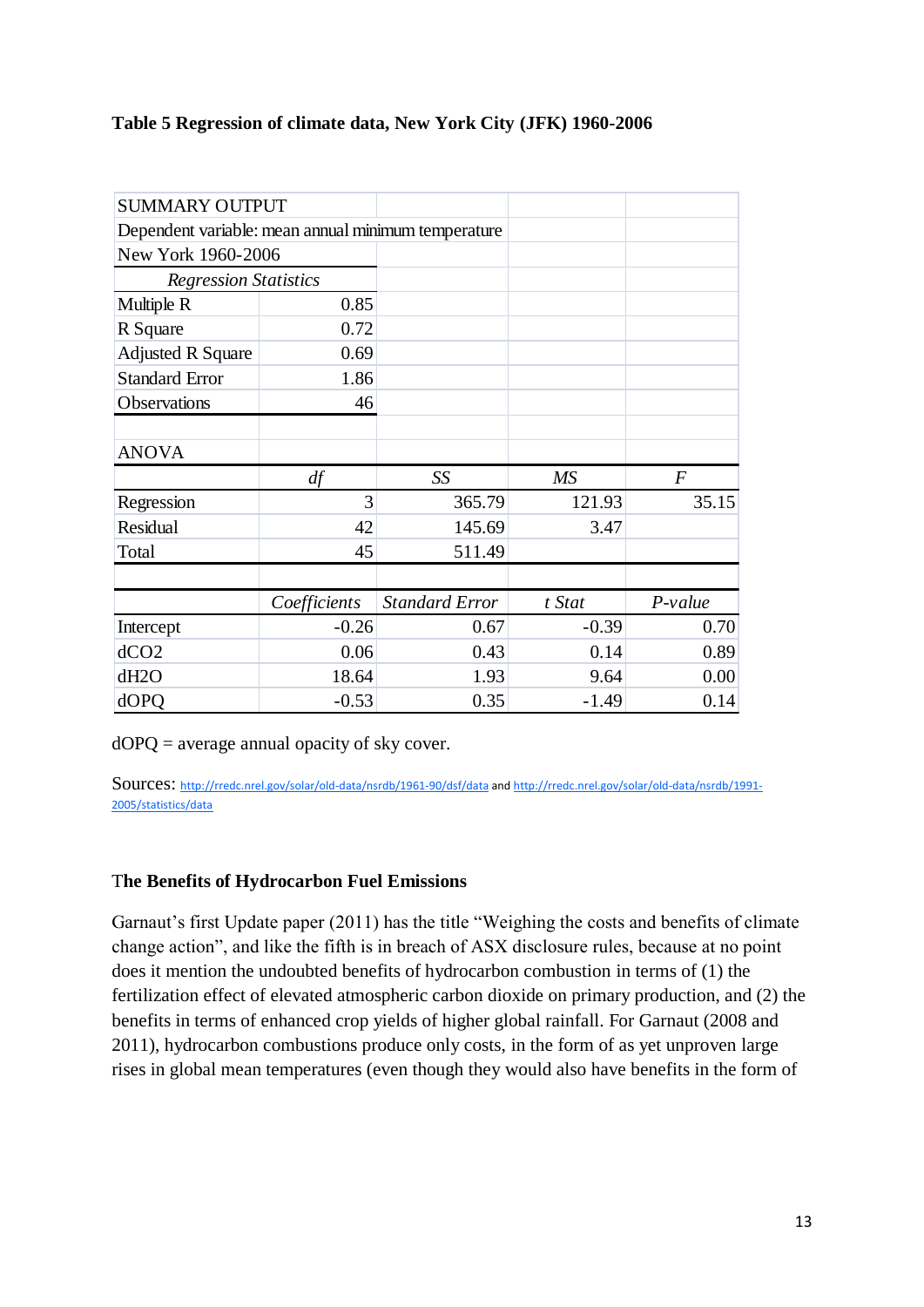higher crop yields in all higher latitude zones), and the benefits of restricting use of hydrocarbons consist *only* of avoidance of the supposed costs of rising temperatures.<sup>15</sup>

Ironically, there is a huge contradiction between the basic Garnaut position that hydrocarbon emissions produce only costs, while in both his 2008 and 2011 reviews, he devotes space to the role of expanding agro-forestry in order to reduce atmospheric carbon dioxide concentrations through their absorption of substantial volumes of those emissions. In the 2008 *Review* Garnaut was able to raise the historic growth rate of the concentration of CO2e at 0.29 per cent p.a. (1958-2010) to his projection of 1.0137 per cent p.a. from 2010 to 2100 by suppressing the known take-up of more than half of carbon dioxide emissions by the globe"s biospheres (Knorr 2009). He justifies that in his Update 5"s section 2.3.2 on the carbon cycle which at face value seems unexceptionable but nevertheless displays palpable bias. The first is the stress on the apparently fast growth of fossil fuel emissions between 2000 and 2008 of 3.4 per cent p.a., without mentioning that in that period the atmospheric concentration of carbon dioxide increased by only 0.296 per cent p.a.

This distinction between the respective growth rates of emissions and of the atmospheric concentration is very important but never mentioned either in Garnaut 2008 or in the 2011 Update, and betrays some ignorance of dependence of percentages on respective base levels. Total annual emissions of human-generated carbon dioxide are approaching 10 billion tonnes of carbon-equivalent  $CO<sub>2</sub>$  (i.e. GtC), but the absolute atmospheric concentration is nearly 830 GtC. An increase of three percent in the first figure, of which over half is absorbed by the biospheres, becomes just  $0.02$  per cent of the second figure.<sup>16</sup>

At the observed atmospheric concentration growth rate of 0.295 per cent p.a. over the longer period from 1959 to 2009, it will take until **2134** for the so-called pre-industrial level of the atmospheric concentration of 280 ppm to double to 560 ppm; and the 2009 level of 387 ppm will not double until 2244. The Review's portrayal of the extreme urgency of preventing these gentle increases is not compelling, unless one accepts the Garnaut projection of 1565  $CO<sub>2e</sub>$  by 2100.

*Update* 5 justifies its alarmism by claiming that the strength of the carbon sinks (which have on average absorbed 56 per cent of carbon dioxide emissions since 1958) has been "declining" over the last five decades, which if true would result in an increasing airborne fraction of emissions from the present average level of 44 per cent p.a. It offers no statistical evidence beyond its repeated citations of papers by J.P. Canadell, C. Le Quere, P. Fraser, and M. Raupach, of which none of those cited in section 2.3.2 has been peer-reviewed. Instead in another omission of material facts, *Update 5* ignores the peer-reviewed paper by W. Knorr

<sup>1</sup>  $15$  This is an unusual form of cost benefit analysis, pioneered by Stern (2007), whereby the cost of one course of action is the benefit if that course of action if not adopted. Normally, costs and benefits should be independent of each other, not one and the same.

<sup>&</sup>lt;sup>16</sup> Garnaut (Melbourne Institute,  $20^{th}$  May 2010) joined the 21 leading Australian economists led by John Quiggin who by endorsing the Rudd government's proposed Resource Super Profits Tax (2010), accepted the Henry Tax Review"s claim (2010) that the existing company tax rate of 30% of taxable profits and the average State royalty rate of 5% of sales revenue were by 2009 generating tax receipts of only 17% of taxable profits truly a case of New Political Arithmetic.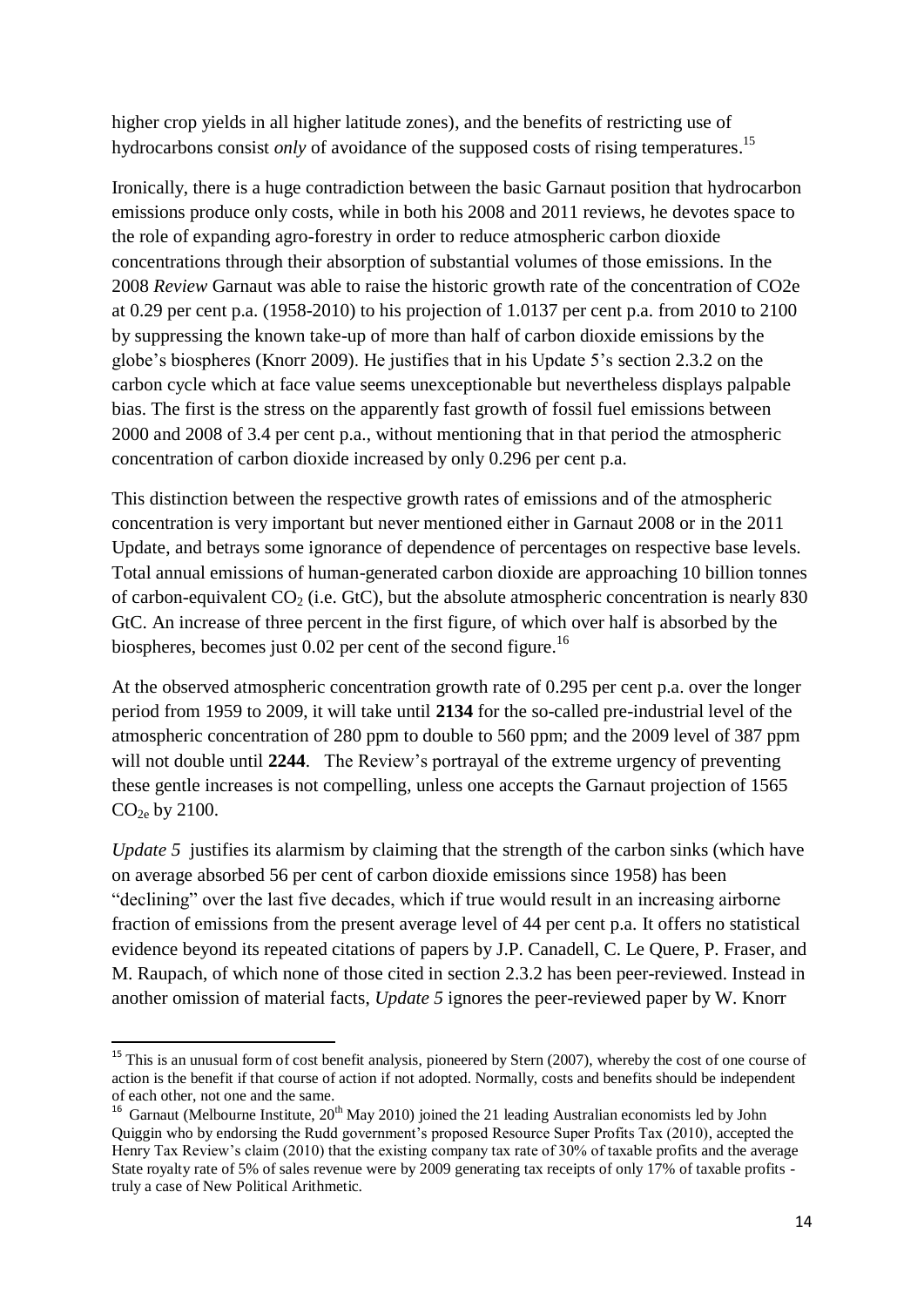(2009) in a mainstream journal, which concludes "despite the predictions of coupled climatecarbon cycle models, no trend in the airborne fraction can be found".<sup>17</sup>

A peer-reviewed paper that appeared in the same month as Knorr"s provided substantive statistical support for the benefits conferred on mankind by the rising level of atmospheric carbon dioxide through its enhancement of the photosynthesis on which all living matter is wholly dependent.<sup>18</sup> That "externality" is never mentioned in Garnaut 2008 and 2011 even when admitting that expanding agro-forestry can increase the uptakes of carbon dioxide emissions that elsewhere he projects as falling to nil (2008: Fig.2.7). The role of Temperature and  $CO<sub>2</sub>$  in raising photosynthesis – and thereby yields – is shown in Fig.1. Evidently the more  $CO<sub>2</sub>$  is available at any given temperature the higher is the net primary productivity (NPP). Similarly, the higher the temperature at any level of  $CO<sub>2</sub>$ , the higher is the NPP (left axis) up to the limits specified. Combining higher temperature with higher  $CO<sub>2</sub>$  again leads to higher NPP. We are now at 390 ppm and  $\langle 15^{\circ}$ C, so have some way to reach the optimum implied by the feasible levels of 650 ppm and leaf temperature of  $30^{\circ}$ C.



Fig. 1 The response of light-saturated net photosynthesis to changes in leaf temperature at different atmospheric CO2 concentrations. Arrows indicate the shift in optimum temperature with increasing CO2 concentration. Redrawn from Long (1991), with permission of **Blackwell Science.** 

<sup>1</sup> <sup>17</sup> Is the airborne fraction of anthropogenic CO2 emissions increasing? Wolfgang Knorr, *Geophysical Research Letters*, Vol. 36, L21710, doi:10.1029/2009GL040613, 2009.

<sup>18</sup> Tim Curtin, Climate change and food production, *Energy and Environment* (2009, 20.7).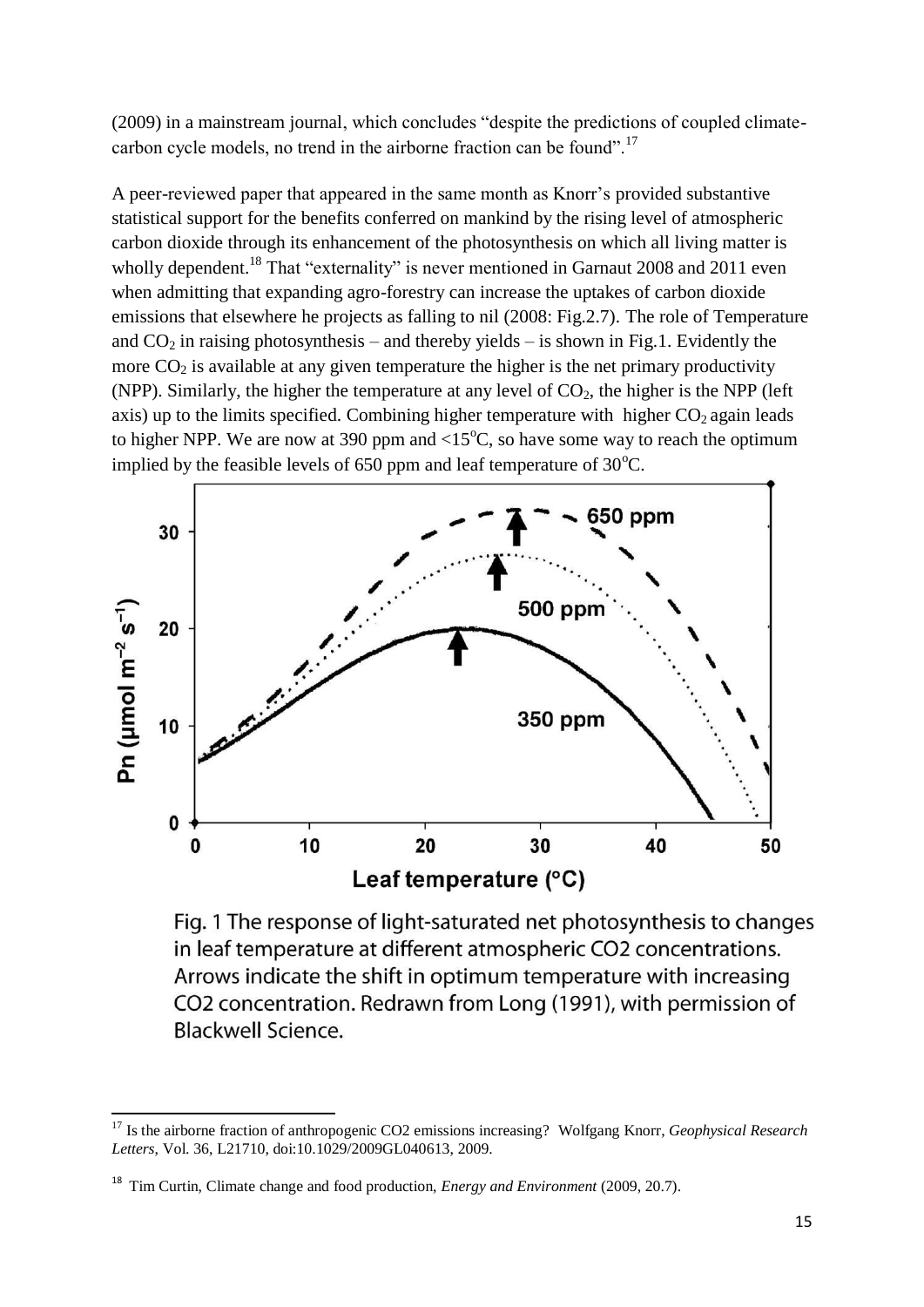Similarly, Table 6 confirms the concurrence in Fig.1 of rising atmospheric carbon dioxide with rising terrestrial uptakes of carbon dioxide and rising world cereals production both in total and per capita. The Garnaut *Reviews* will incur a heavy burden of responsibility if their efforts to secure a reduction of carbon dioxide emissions succeed in reducing the atmospheric concentration to levels like that shown for 350 ppm in Fig.1 that are unlikely to support the food requirements of a world population of nearly 7 billion now and possibly 9 billion by 2050.

### **Table 6**

|                                          | 1961              | 2007   | % Increase |
|------------------------------------------|-------------------|--------|------------|
| Total Atmospheric Carbon Dioxide GtC     | 673.01            | 815.10 | 21.11      |
| Anthropogenic Emissions of CO2, GtC      | 4.06              | 9.94   | 144.83     |
| Total Land Uptakes of CO2 emissions, GtC | 0.90 <sub>1</sub> | 2.98   | 231.11     |
| Total cereals output, billion tonnes     | 0.88              | 2.34   | 167.14     |
| Carbon content (40%), GtC                | 0.35              | 0.94   | 167.14     |
| Population, billion                      | 3.08              | 6.60   | 173.00     |
| Cereals output per capita, tonnes        | 0.28              | 0.35   | 24.64      |
| Carbon content per capita (40%), tonnes  | 0.11              | 0.14   | 24.64      |

## **Carbon Dioxide and World Cereals Production 1961-2007**

Source: Le Quéré, Canadell *et al.* 2009, FAO 2009.

Note: The world"s uptakes of atmospheric carbon dioxide are not limited to cereals - other food and fruit crops, livestock, forestry, and fisheries are all contributors.

### **Conclusion**

Ross Garnaut ends his Update 5 with this comment (p.44):

Scepticism is an essential part of the scientific process and serves to move the science towards greater understanding and agreement. Once a theory is put forward by a researcher, it is discussed, analysed and criticised by the wider scientific community. Further tests, modelling and research then respond to that questioning. The consequent exchanges determine whether the initial conclusions hold, need refining or are rejected.

I offer this critique of Garnaut"s Updates in that same spirit, and look forward to engaging with Ross Garnaut, but from experience I am doubtful of any response being forthcoming. I published a detailed peer-reviewed analysis of Garnaut"s 2008 Review in *Quadrant (*January 2009*)*, one of Australia"s only two monthly current affairs magazines, and never received any response, despite supportive comments from two ministers in the Hawke and Keating governments and some senior academics. So much for questioning leading to "exchanges", but perhaps this time I may elicit some serious evaluation of the rather serious criticisms here of Garnaut's *Updates*.<sup>19</sup>

<sup>1</sup> <sup>19</sup> For a critique of Garnaut's first Update paper, see Cox and Stockwell (2011).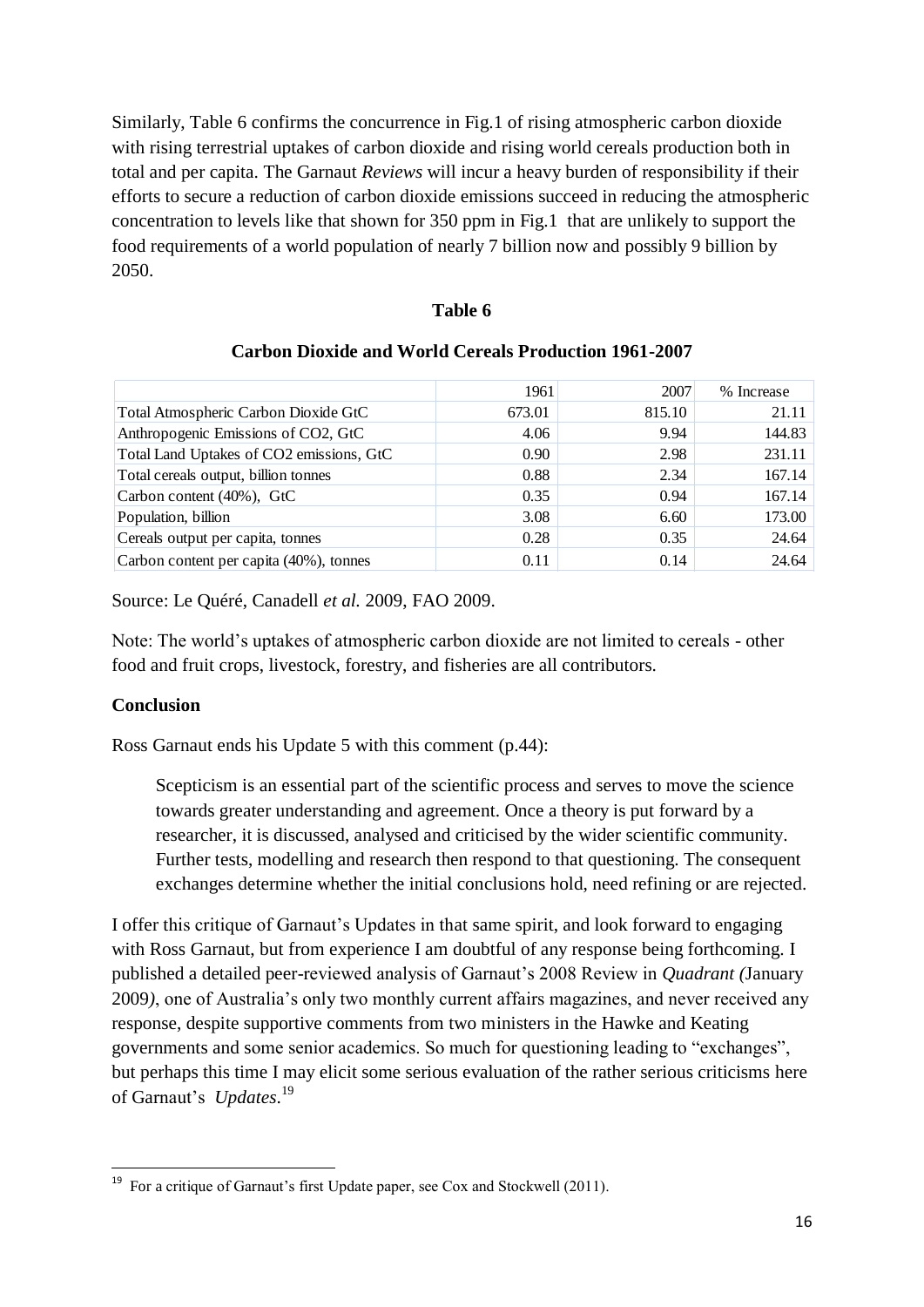.

#### **Hydrocarbon Taxation – some preliminary comments**

Ross Garnaut"s Sixth update paper *Carbon Pricing and Reducing Australia's Emissions* was published on  $17<sup>th</sup>$  March 2011. It argues that for Australia to achieve a contribution to a "moderately ambitious global mitigation effort aimed at limiting the atmospheric concentration to 550 ppm of carbon dioxide equivalent", the carbon (sic) tax the Australian government has announced it will introduce with effect from  $1<sup>st</sup>$  July 2012 should be set within a range of \$20-\$30 rising at 4 per cent real p.a., until its replacement around 2015 by an Emissions Trading Scheme with annual reductions in sales of permits based on declining emissions caps.<sup>20</sup>

The Update 6 paper has little to say about the charging and collection basis for the tax. For example, it assumes that with a carbon tax of \$20-\$30 per tonne of CO2-e and given that 2.29 kilograms of CO2-e are emitted from each litre of petrol (p. 10, footnote 2, citing Grattan Institute 2010b, unpublished), "the impact on the price of petrol of a carbon price in the range discussed in this paper would be about 5-7 cents per litre". It is painfully obvious that this calculation is set to downplay the impact of the "carbon" tax on pump prices of petrol, because it ignores the large energy usage of oil refineries, where energy can account for over 72 per cent of operating costs (Stern 2007:301). That energy usage is almost wholly carbonbased, whether from electricity derived from the grid, which in Australia is heavily dependent on coal-fired power stations, or from its own fuel oil, which will also like the power stations be subject to the "carbon" tax.

Thus Garnaut's Update 6 ignores that  $0.27$  kg of  $CO<sub>2</sub>$  are needed per kWh of electricity and that the refineries themselves have emissions of carbon dioxide. It is difficult to avoid irony when an economist like Garnaut feels qualified to publish *The Science of Climate Change* but proves to be ignorant of the distinction in economics between input costs and output prices. The pump price of petrol will increase not only because of the factoring in of the emissions from petrol when it is used but also from the increased costs of producing and distributing it.

According to Stern (2007:301), energy accounts for 72.8 per cent of the total costs of refined petroleum in the UK, and that this industry has the highest carbon intensity of any British industry apart from gas. Garnaut admits in another context that the wholesale price of petrol is 40 per cent of the pump price, or \$0.56 per litre if the latter is \$1.40. This implies at least another \$0.5-\$0.7 increase in pump prices, for a total of \$0.10-\$0.14 from a "carbon" tax of around \$25 per tonne of carbon dioxide, *double* the range indicated by Update 6. However, for reasons that are far from obvious, if the tax is intended to reduce consumption of hydrocarbon fuels, Garnaut recommends it should be offset by a permanent reduction in the petrol excise tax of \$0.38 per litre.

<sup>&</sup>lt;sup>20</sup> It appears that either Australia's education system does not convey the differences between carbon, a solid black substance, and carbon dioxide, a colourless and odourless gas, or that its leaders deliberately mislead the public and mainstream media into believing that they are indistinguishable.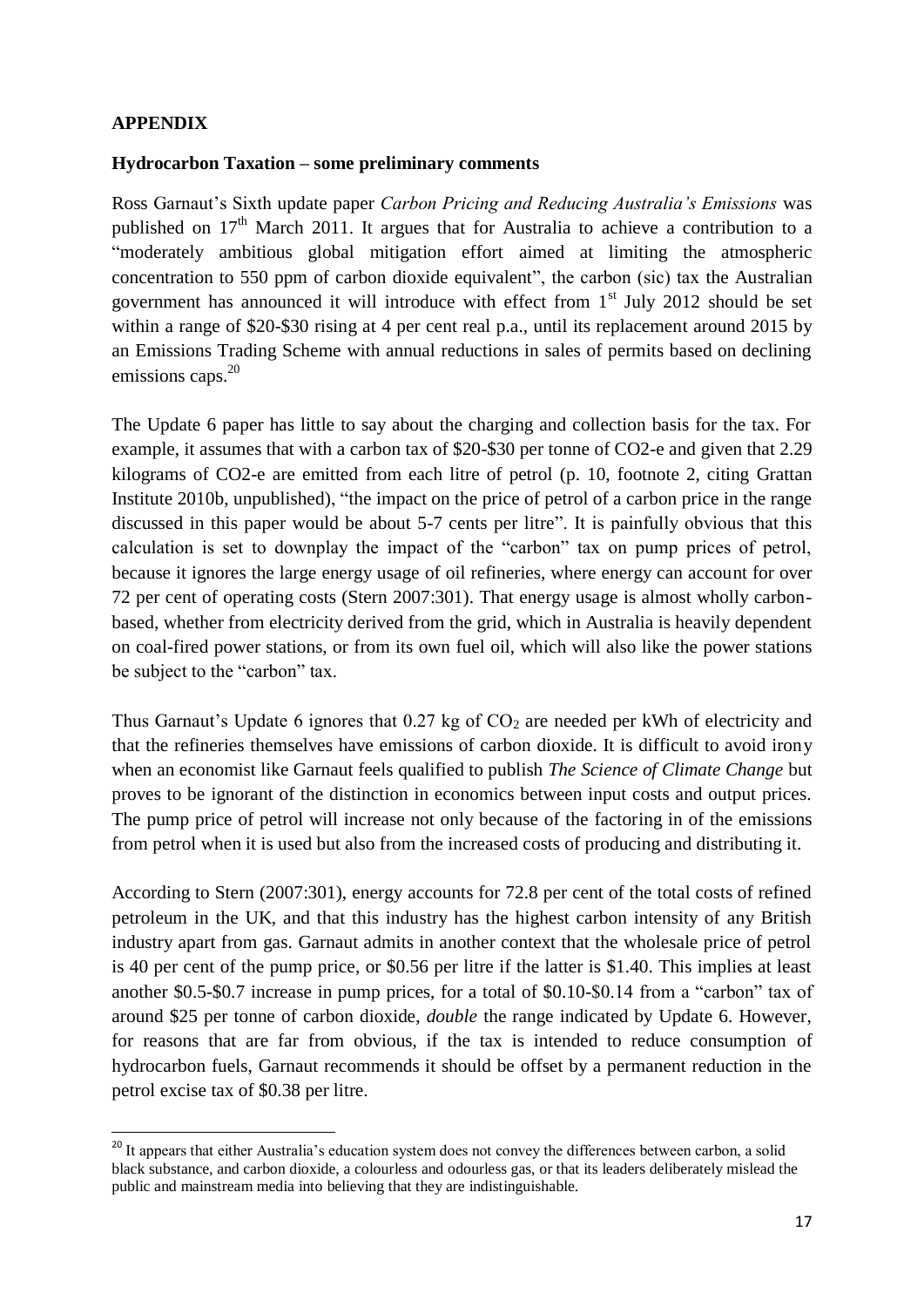It is even more difficult to fathom why when the objective of the "carbon" tax is to reduce consumption of hydrocarbon fuels, the Garnaut Update recommends that half of the receipts from the tax (\$11.5 billion is tax is set at \$26 per tonne CO2e) should be used to reduce income taxes collected from lower income households, effectively leaving them better off than before the "carbon" tax – and thereby enabled to continue as much hydrocarbon intensive activity and purchases as before the tax, with no net reduction in hydrocarbon emissions (depending on their collective income and price elasticities for electricity and petrol). $^{21}$ 

The Update paper implies it is a simple matter to use the income tax system to compensate lower income households for the "carbon" tax, instead of direct payments through Centrelink, but that is far from being true, as raising the tax free threshold or reducing the rates applicable to taxable income below say \$30,000 unavoidably reduces tax payable by higher income households, thereby necessitating raising the top marginal rate to above 50 per cent to offset those effects if the "carbon" tax is to have an impact on consumption of hydrocarbons by those households.

These considerations suggest that Garnaut's "carbon" tax paper is as poorly researched – and misleading – as his *The Science of Climate Science*.

#### *References*

.

1

- Angrist, J.D. and J-S Pischke (2009). *Mostly harmless econometrics: an empiricist's companion*. Princeton UP, Princeton and Oxford.
- Cox, A. and Stockwell, D. 2011. Wise words from Ross Garnaut. *Drum Unleashed*, ABC [\(www.abc.net.au/unleashed,](http://www.abc.net.au/unleashed)  $11<sup>th</sup>$  February 2011.
- Curtin, T. 2009. The Contradictions of the Garnaut Review. *Quadrant*, January-February 2009.
- Curtin, T. 2009. Climate Change and Food Production. *Energy and Environment*, 20.7
- Freedman, David A. and D. Collier, J.S. Sekhon, P.B. Stark (eds.) (2010). *Statistical Models and Causal Inference.* CUP, Cambridge.
- Forster, P. and V. Ramaswamy *et al.* 2007. Changes in Atmospheric Constituents and in Radiative Forcing, in Solomon *et al.* 2007 (chapter 2)

 $^{21}$  In 2003-04 there were 3 million individuals (over 33 per cent of all individual taxpayers) with taxable income of less than \$26,800 who paid net tax of \$5.8 billion, which was 6 per cent of total net tax, and their taxable income was 14 per cent of total taxable income in that year (*Taxation Statistics 2003-04*, Australian Taxation Office, 2006).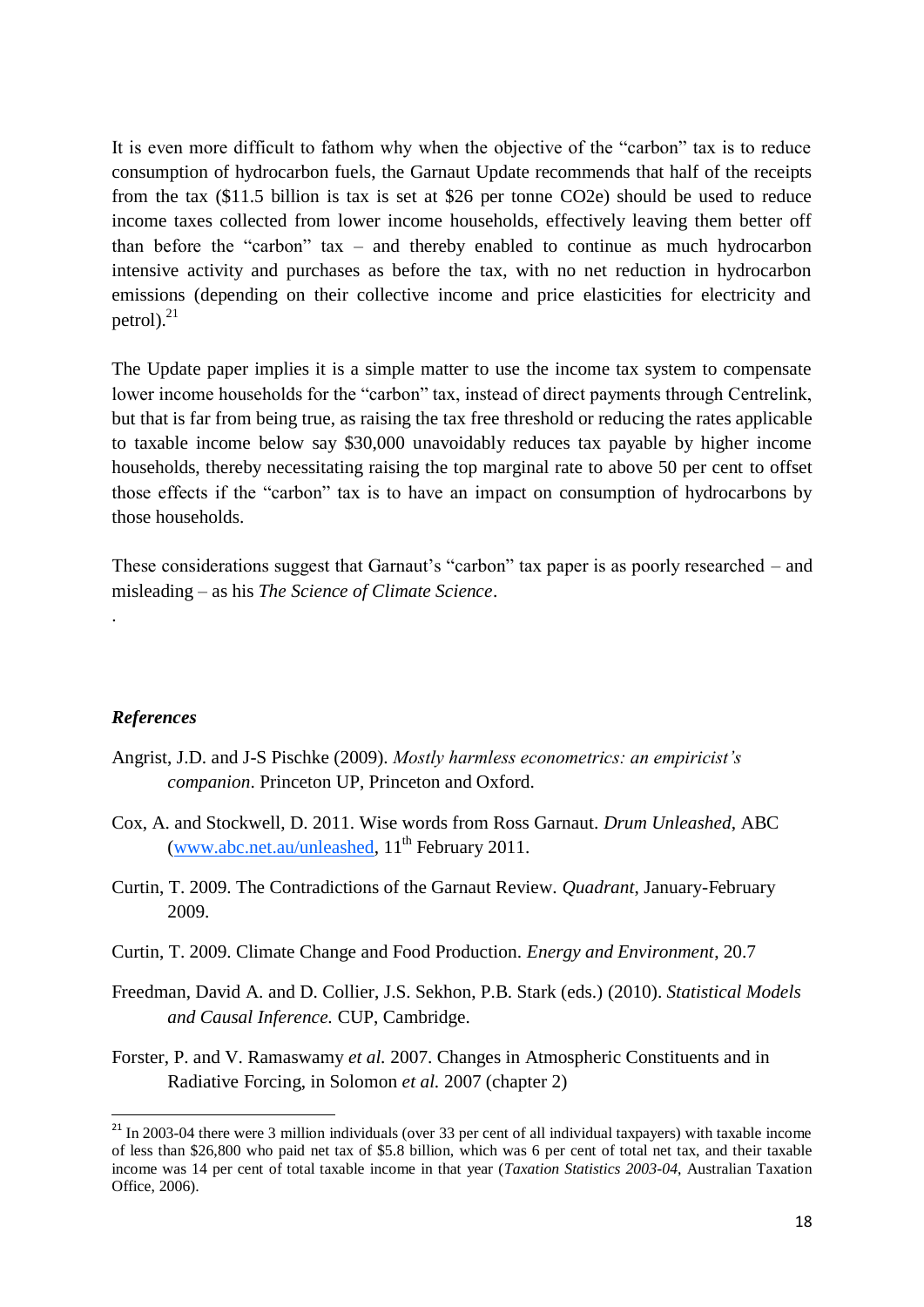- Gaffen, D.J. and R.J. Ross 1999. Climatology and Trends of U.S. Surface Humidity and Temperature, *Journal of Climate*, vol.12.
- Garnaut, R. 2008. *The Garnaut Climate Change Review*. *Final Report*. CUP, Cambridge and Melbourne.
- Hegerl, G. and F. Zwiers *et al.* 2007.Understanding and Attributing Climate Change, in Solomon *et al.* 2007 (chapter 9).
- Kelly, A. 2010. A materials scientist ponders global warming/cooling*. Energy and Environment*, 21.7, October, 611- 632.
- Kininmonth, W. 2010. Clausius Clapeyron and the regulation of global warming. *Fisica E,* 26, 5-6, 61-70
- Knorr, W. 2009. Is the airborne fraction of anthropogenic CO2 emissions increasing? *Geophysical Research Letters*, Vol. 36, L21710, doi:10.1029/2009GL040613, 2009.
- Lim, Wee Ho and M.L. Roderick 1999. *An Atlas of the Global Water Cycle Based on the IPCC AR4 Climate Models*. ANU E-Press, Canberra.
- Long, SP. 1991**.** Modification of the response of photosynthetic productivity to rising temperature by atmospheric CO2 concentrations – has its importance been underestimated? *Plant, Cell & Environment* 14: 729–739.
- Myhre, G, E.J. Highwood, K.P. Shine, F. Stordal (1998). New estimates of radiative forcing due to well mixed greenhouse gases. *Geophysical Research Letters*, 25.4, 2715-2718
- Norby, R.J. and Y. Luo 2004. Evaluating ecosystem responses to rising atmospheric CO2 and global warming in a multi-factor world. *New Phytologist* 162: 281–293.
- Pierrehumbert, R.T., H. Brogniez, and R. Roca (2007). On the Relative Humidity of the Atmosphere, chapter 6 in *The Global Circulation of the Atmosphere*, T Schneider and A Sobel, eds. Princeton University Press. (2007).
- Randall, D.A. and R.A. Wood *et al.* 2007. Climate Models and their Evaluation, in Solomon et al. 2007 (Chapter 8).
- Soares, P.C. 2010, Warming Power of  $CO<sub>2</sub>$  and  $H<sub>2</sub>O$ : Correlations with temperature changes. *International Journal of Geosciences*, 102-112.
- Solomon, S. et al. 2007. *Climate Change 2007. The physical science basis*. IPCC, CUP, Cambridge.
- Stern, N. 2007. *The Economics of Climate Change*. CUP, Cambridge.
- Von Storch, H. and F. Zwiers 1999. *Statistical Analysis in Climate Research*. CUP, Cambridge.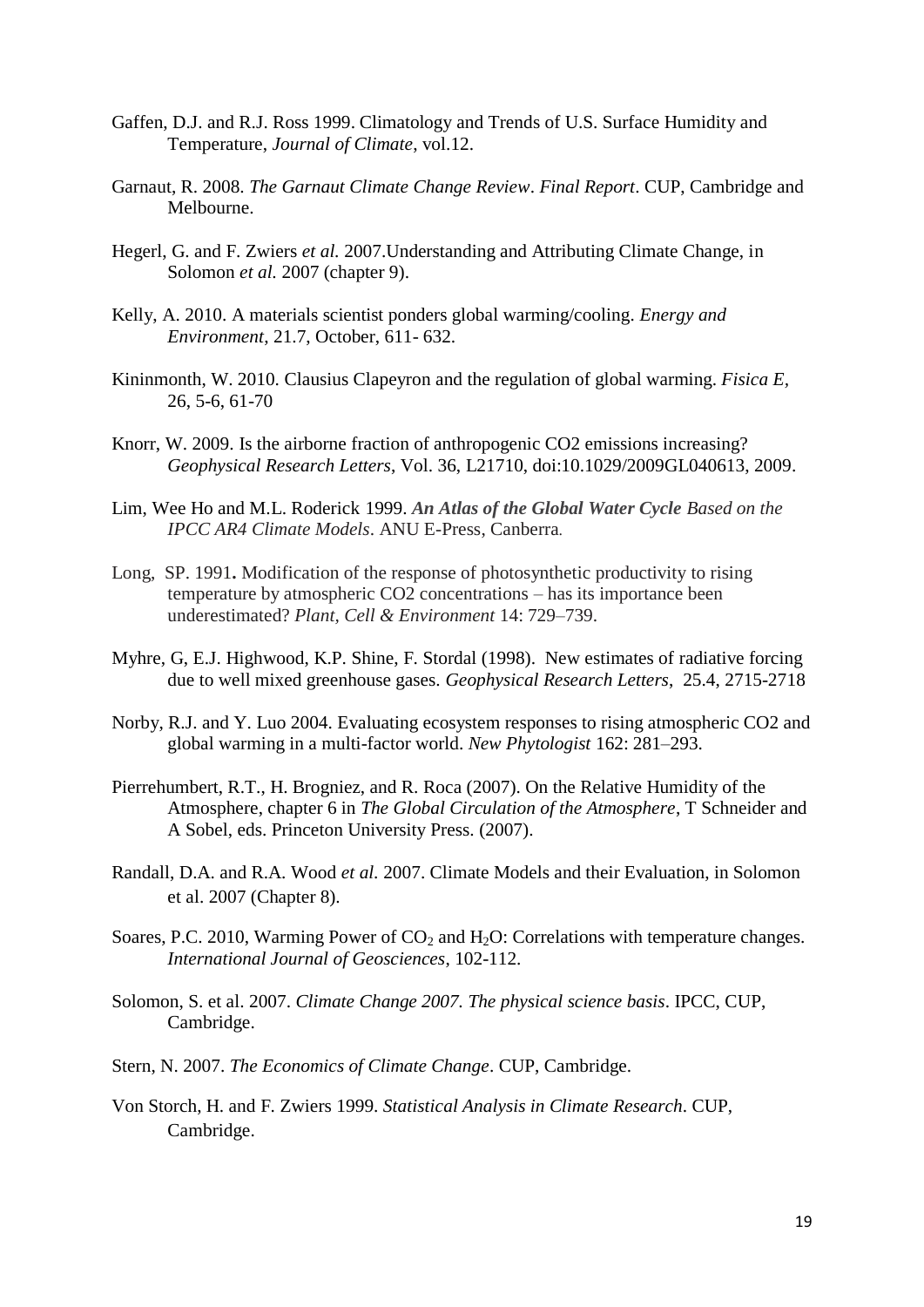Fig.2 The baseline for the "global" temperature 1880-1900 reported in Garnaut"s *The Science of Climate Change,* Fig.1



**Source: CDIAC.**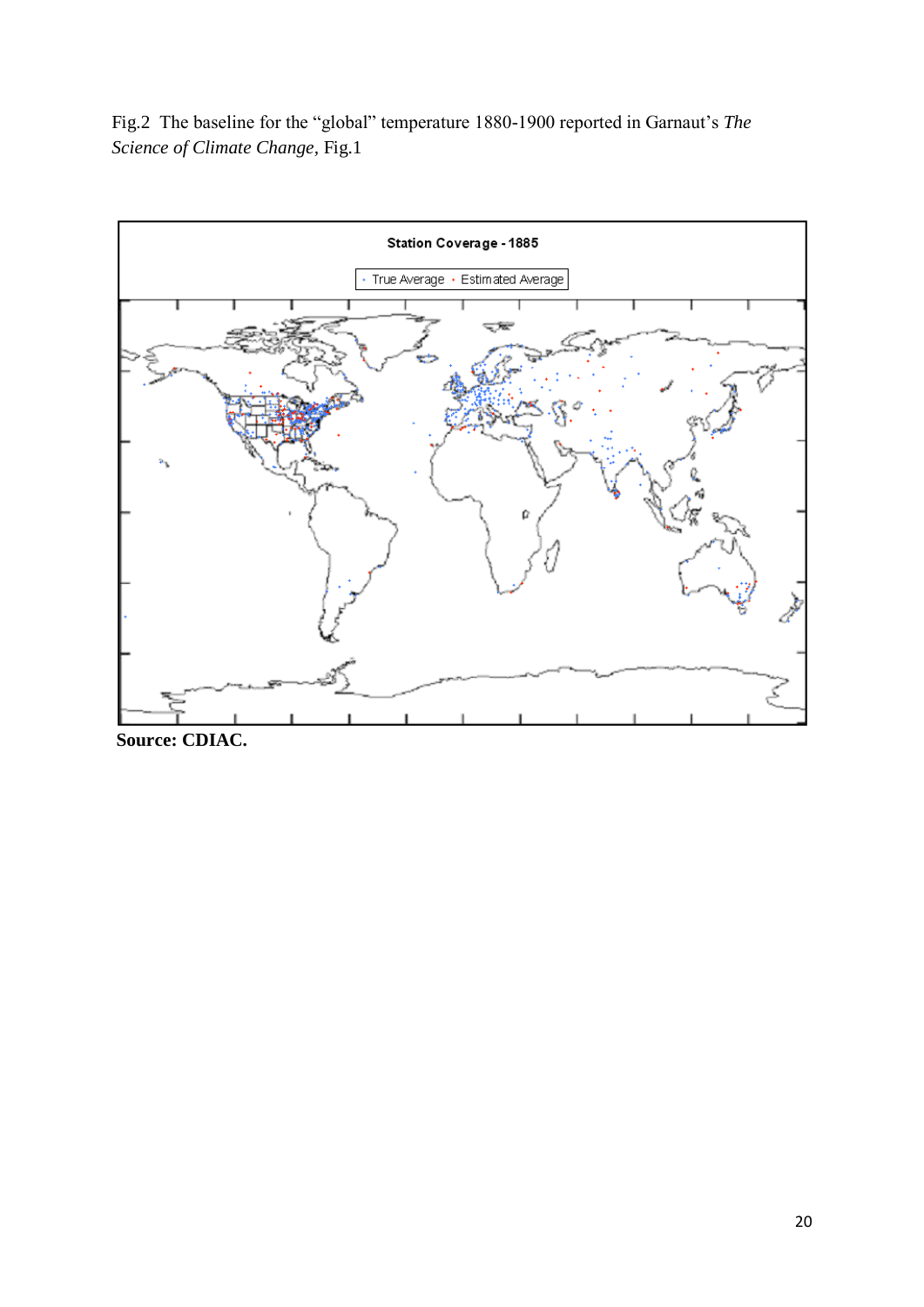# **Fig. 3 UAH satellite data – Global Monthly Mean Temperatures (Trends are 0.0144 oC p.a., 0.144 per decade, and 1.44 per 100 years)**



Source: J. Christy *et al*., UAH.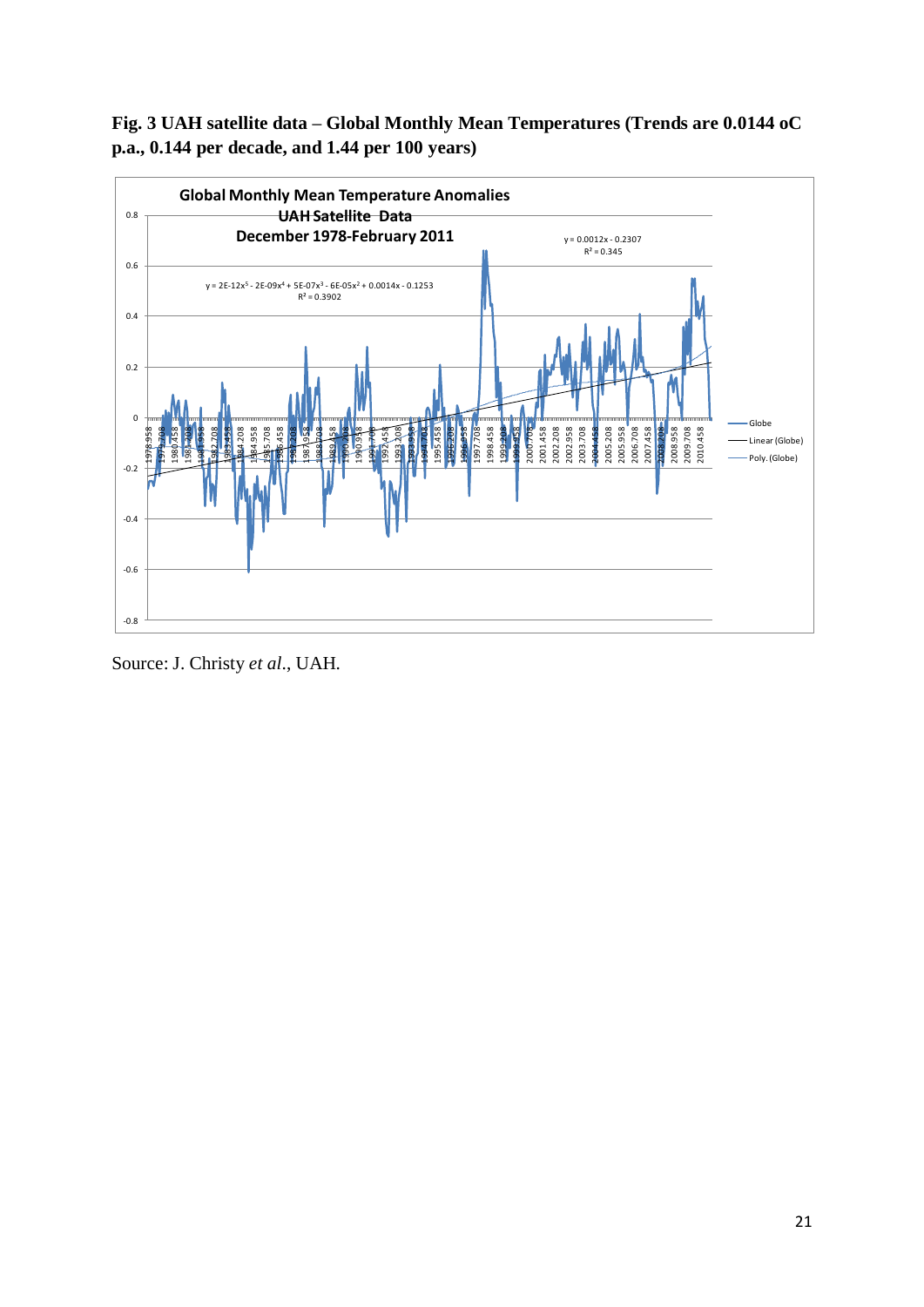

**Fig.4 Annual Surface-measured Global Mean Temperatures Anomalies (Trend 0.0196 p.a., 0.196 per decade, 1.96 oC per 100 years)**

**Source: NASA-GISS.**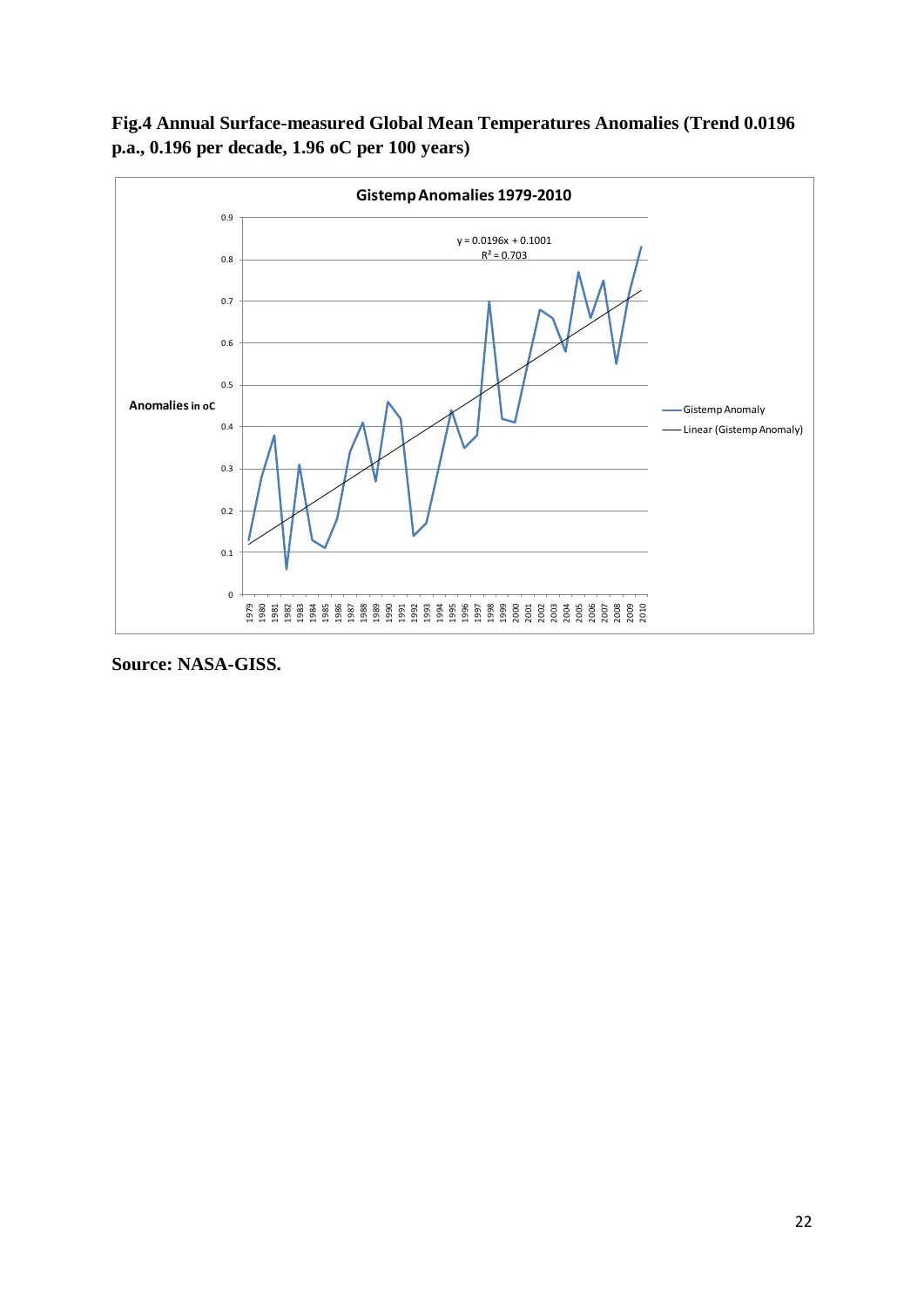### **Fig.5 Annual temperature trends at Pt Barrow 1960-2006 (Source: NOAA)**



Notes: 1. The low  $R_2$  for all except the top line (average daily temperature) indicate the trends are not highly statistically significant.

2. Extrapolating the trends to 2105 would still leave Barrow with negative annual average temperatures.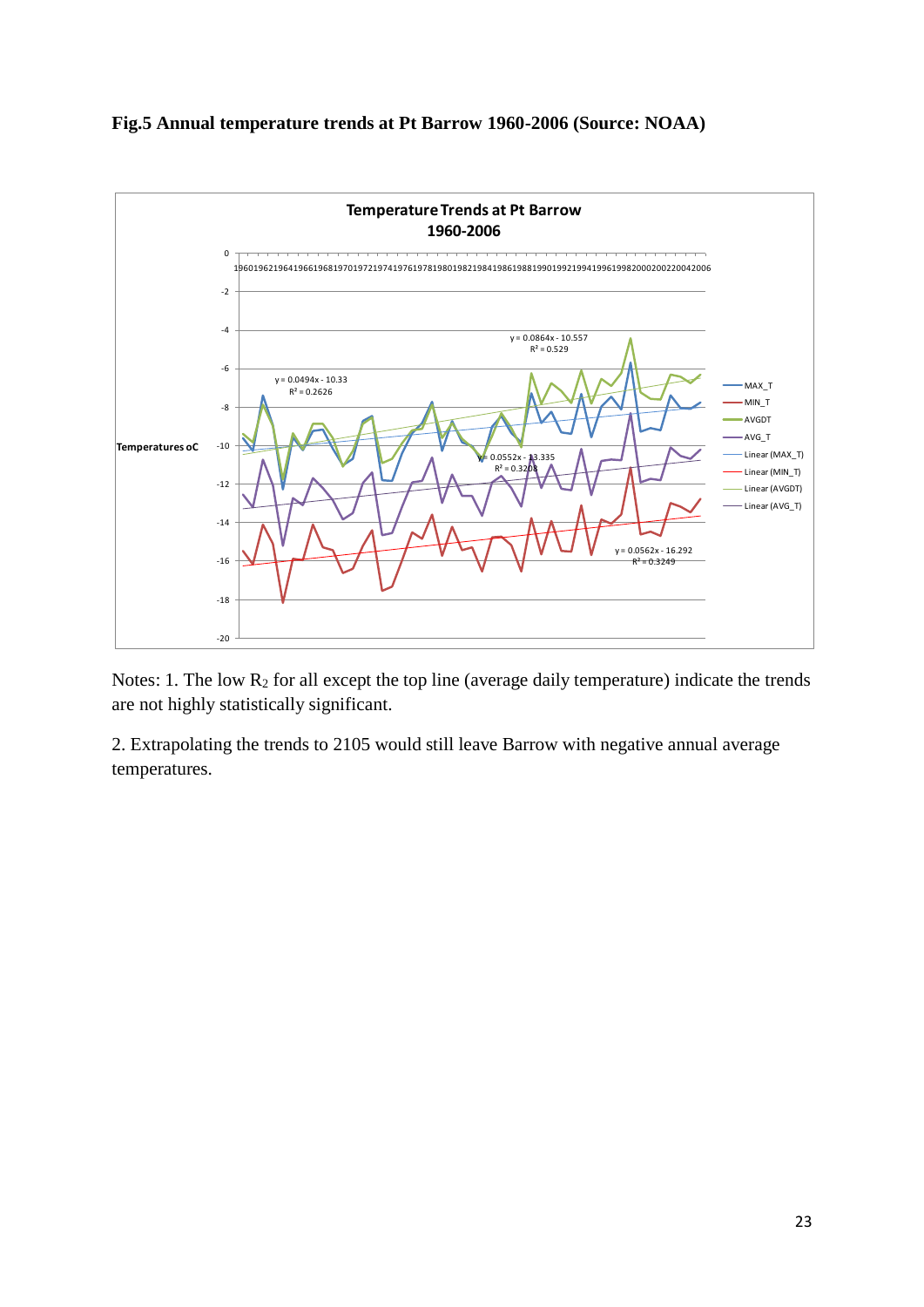**Fig. 6 Annual temperature trends, Hilo, Hawaii 1960-2006 (Hilo is a town at sealevel at the foot of Mauna Loa)**



Notes: 1. Both the maximum and average (maximum and minimum) temperatures show slight cooling trends, but neither is statistically significant.

2. The positive trends for the average daytime and minimum temperatures are significantly lower than those at Pt Barrow, and are consistent with the IPCC"s prediction that temperatures would rise faster in high latitudes than in the tropics.

3. None of the trends if projected to 2105 confirms the IPCC and Garnaut predictions of increases of  $3-5$ <sup>o</sup>C under BAU assumptions for  $CO_2$  emissions.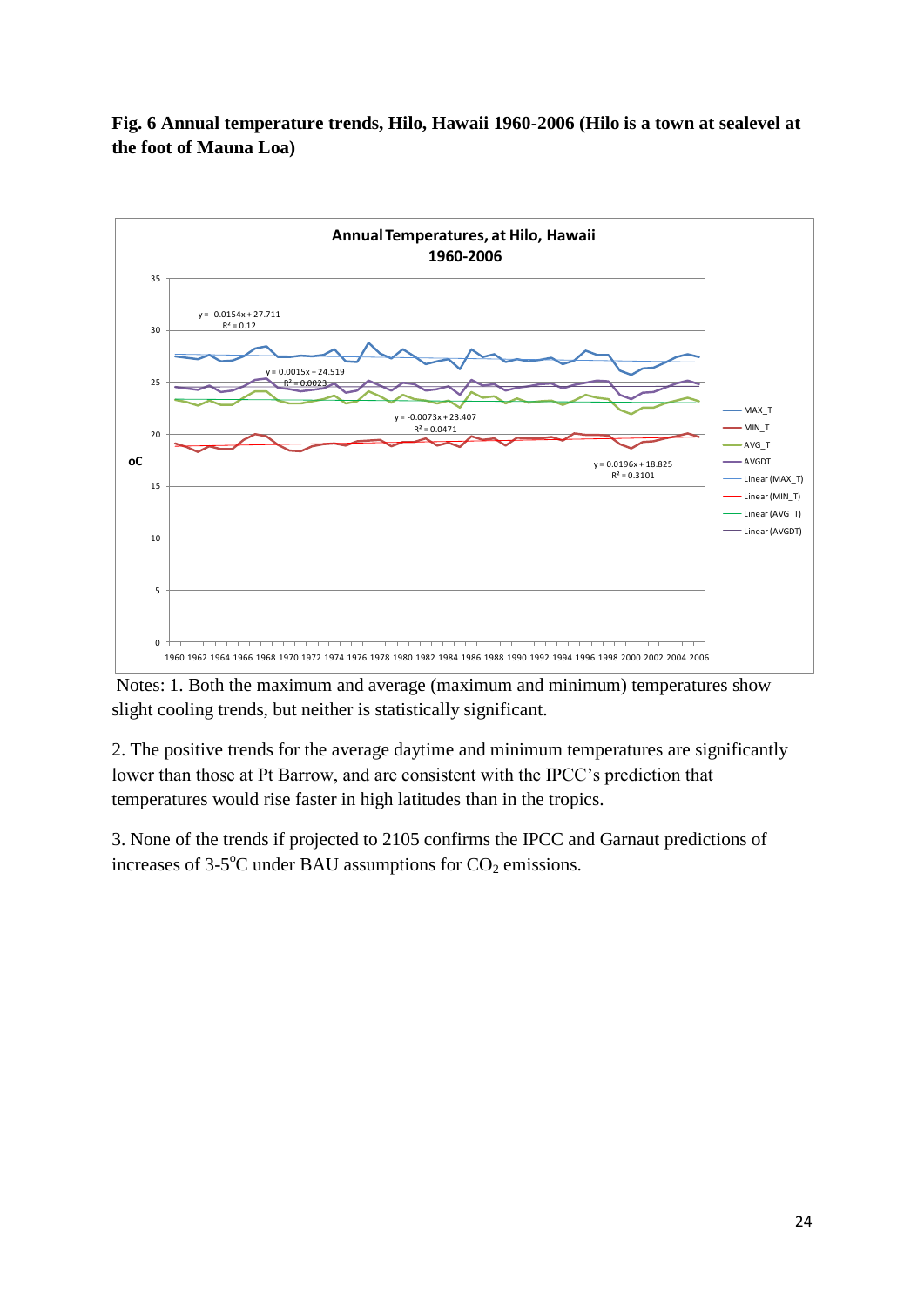#### **Fig.7 Temperature trends at Honolulu and Mauna Loa Observatories 1978-2006**



**Mauna Loa & Honolulu Observatory Temps + CO2**

**Fig. 8 Observed and Modelled Temperature Change** 

**(using the IPCC model, Myhre 1998)**